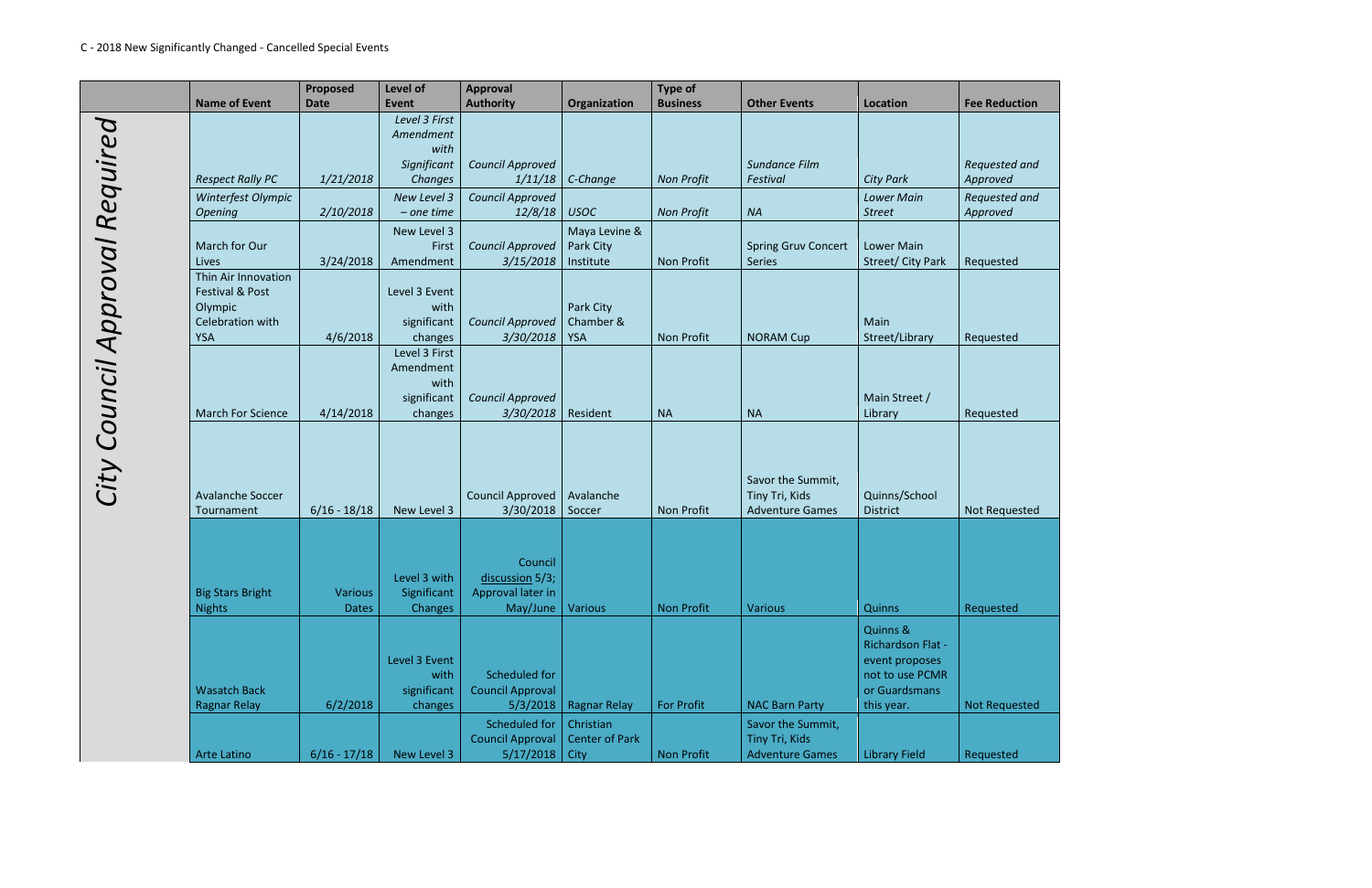|                                       |                                            | Wednesdays      |               |                          | Park City                           |                   | Triple Crown,                                     |                        |                      |
|---------------------------------------|--------------------------------------------|-----------------|---------------|--------------------------|-------------------------------------|-------------------|---------------------------------------------------|------------------------|----------------------|
|                                       | <b>Park City Farmers</b>                   | June through    |               | <b>Council Approval</b>  | <b>Farmers</b>                      |                   | <b>Wednesday Night</b>                            | Park City              |                      |
|                                       | Market                                     | October         | New Level 3   | 5/3                      | Market                              | <b>For Profit</b> | <b>Concerts</b>                                   | <b>Mountain Resort</b> | <b>Not Requested</b> |
|                                       | <b>Deer Valley</b>                         |                 |               |                          |                                     |                   |                                                   |                        |                      |
|                                       | <b>Summer Concert</b>                      |                 |               |                          | <b>Deer Valley</b>                  |                   |                                                   |                        |                      |
|                                       | <b>Series</b>                              | various (6xs)   | New Level 3   | <b>Council Authority</b> | Resort                              | <b>For Profit</b> | <b>Various</b>                                    | <b>Deer Valley</b>     | <b>TBD</b>           |
|                                       |                                            |                 |               |                          |                                     |                   |                                                   | Main Street and        |                      |
|                                       |                                            |                 |               |                          |                                     |                   | <b>Possible Deer Valley</b>                       | various City and       |                      |
|                                       | <b>Tour of Utah</b>                        | $8/11 - 12/18$  | New Level 3   | <b>Council Authority</b> | <b>Tour of Utah</b>                 | <b>For Profit</b> | Concert                                           | County areas           | Requested            |
|                                       |                                            |                 |               |                          |                                     |                   | <b>Possible Deer Valley</b>                       |                        |                      |
|                                       |                                            |                 |               |                          |                                     |                   | <b>Concert &amp; Park Silly</b>                   |                        |                      |
|                                       |                                            |                 |               |                          |                                     |                   | <b>Sunday Market - this</b><br>has been marked as |                        |                      |
|                                       |                                            |                 |               |                          |                                     |                   | a quiet event                                     |                        |                      |
|                                       |                                            |                 |               |                          |                                     |                   | weekend after Arts                                |                        |                      |
|                                       | <b>Park City Baseball</b>                  |                 |               |                          | Park City                           |                   | Fest and Tour of                                  | Quinns/ School         |                      |
|                                       | Tournament                                 | 8/19/2018       | New Level 3   | <b>Council Authority</b> | <b>Baseball</b>                     | <b>Non Profit</b> | Utah                                              | District/ City Park    | Requested            |
|                                       |                                            |                 |               |                          |                                     |                   |                                                   |                        |                      |
|                                       |                                            |                 |               |                          |                                     |                   | Hike for Hunger, Dirt                             | Guardsman's            |                      |
|                                       | <b>Revel</b> (Big                          |                 |               |                          | <b>Revel Race</b>                   |                   | Jump Jam, Park City                               | Pass / Bonanza         |                      |
|                                       | Cottonwood) Race                           | 9/8/2018        | New Level 3   | <b>TBD</b>               | <b>Series</b>                       | <b>For Profit</b> | <b>Trail Series</b>                               | Flat                   | <b>TBD</b>           |
|                                       |                                            |                 | Level 2/3 -   |                          |                                     |                   |                                                   |                        |                      |
|                                       | <b>USC Marching</b>                        |                 | every other   | Council/Staff            | <b>USC Alumni</b>                   |                   |                                                   |                        |                      |
|                                       | <b>Band</b>                                | 10/19/2018      | year          | Authority                | Association                         | <b>Non Profit</b> | <b>None</b>                                       | <b>Main Street</b>     | <b>TBD</b>           |
|                                       | 2019 World                                 |                 | Level 3 - one |                          | US Ski                              |                   | <b>Sundance Film</b>                              |                        |                      |
|                                       | Championships                              | $2/3 - 13/19$   | time          | <b>Council Authority</b> | Association                         | <b>Non Profit</b> | Festival                                          | <b>Main Street</b>     | Requested            |
|                                       |                                            | one day a       |               |                          |                                     |                   |                                                   |                        |                      |
|                                       |                                            | month -         |               |                          |                                     |                   |                                                   |                        |                      |
|                                       |                                            | March           |               |                          |                                     |                   |                                                   |                        |                      |
|                                       | Sage Mountain                              | through         | Level 1 First |                          |                                     |                   |                                                   |                        |                      |
|                                       | <b>Animal Rights</b>                       | August          | Amendment     |                          | Staff Authority   Sage Mountain     | Non Profit        | <b>TBD</b>                                        | <b>Miners Park</b>     | Requested            |
|                                       |                                            |                 |               |                          |                                     |                   | <b>Mcpolin Barn Snow</b>                          |                        |                      |
|                                       |                                            |                 |               |                          |                                     |                   | Shoe, Red, White &                                |                        |                      |
|                                       |                                            |                 |               |                          | <b>Park City</b>                    |                   | Snow, Spring                                      | <b>Park City</b>       |                      |
|                                       | <b>Rev Tour</b>                            | $2/27 - 3/2/18$ | New Level 2   | <b>Staff Authority</b>   | Resort                              | <b>For Profit</b> | <b>Concert Series</b>                             | Mountain               | <b>Not Requested</b> |
|                                       |                                            |                 |               |                          | Park City                           |                   | <b>PCMR Concert</b>                               | Park City              |                      |
|                                       | <b>Junior Nationals</b>                    | $3/6 - 11/18$   | New Level 2   | <b>Staff Authority</b>   | Resort                              | <b>For Profit</b> | <b>Series</b>                                     | Mountain               | <b>Not Requested</b> |
|                                       |                                            |                 |               |                          |                                     |                   | <b>Spring Gruv Concert</b>                        |                        |                      |
|                                       |                                            |                 |               |                          | Park City                           |                   | Series & Thin Air                                 | Park City              |                      |
| <b>Staff Appro</b><br><b>uthority</b> | <b>NORAM Cup</b>                           | $3/27 - 4/9/18$ | New Level 2   | <b>Staff Authority</b>   | Resort                              | <b>For Profit</b> | <b>Innovation Fest</b>                            | Mountain               | <b>Not Requested</b> |
|                                       |                                            |                 |               |                          | Mountain                            |                   |                                                   |                        |                      |
|                                       | Motherlode 25 <sup>th</sup><br>Anniversary |                 |               |                          | Town Music &<br><b>Former Mayor</b> | Resident/Non-     |                                                   |                        |                      |
|                                       | $\blacktriangleleft$<br>Concert            | <b>TBD</b>      | New Level 2   | <b>Staff Authority</b>   | Dana Williams                       | Profit            | <b>TBD</b>                                        | <b>City Park</b>       | <b>TBD</b>           |
|                                       |                                            |                 |               |                          |                                     |                   |                                                   |                        |                      |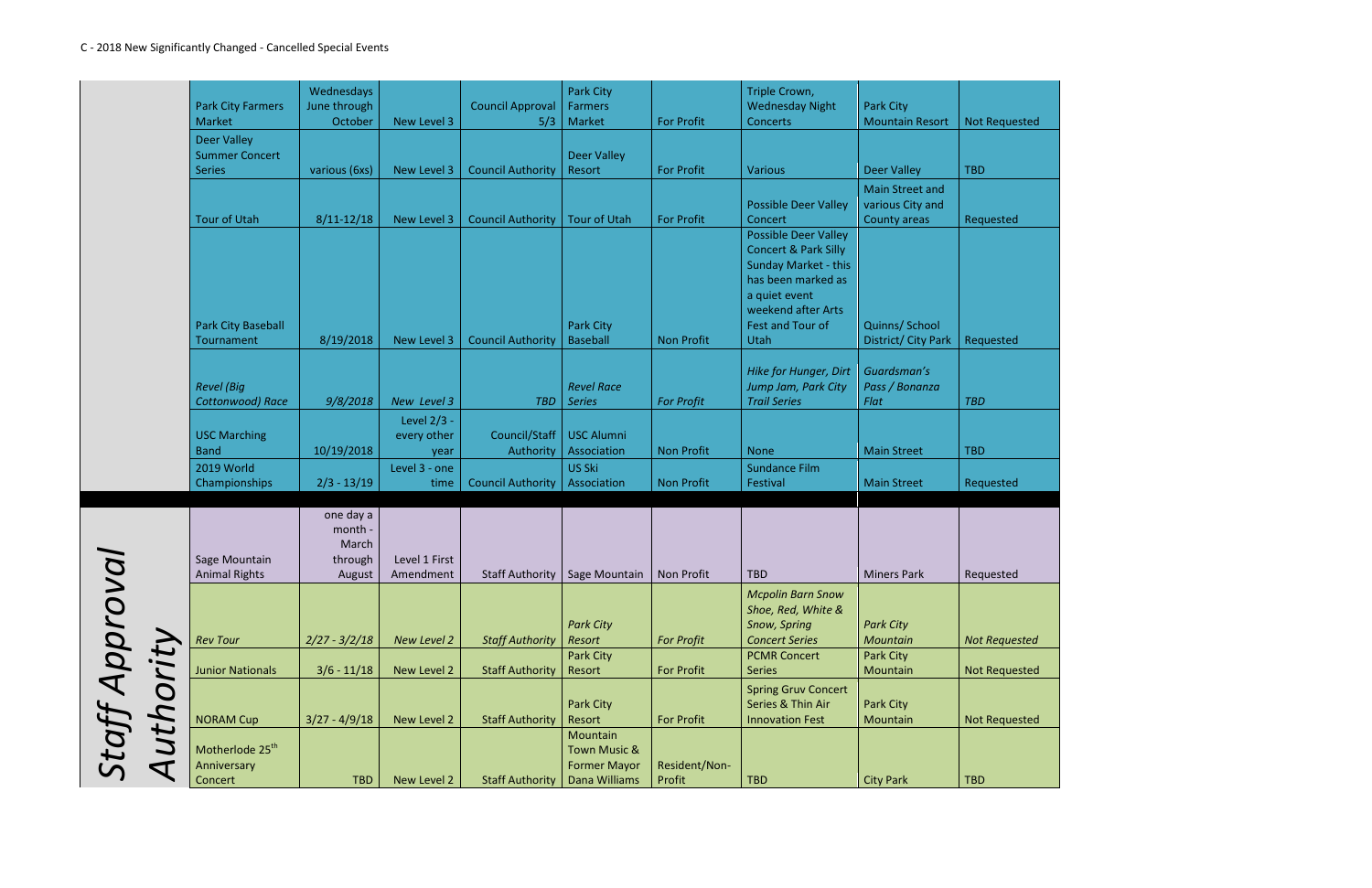# C - 2018 New Significantly Changed - Cancelled Special Events



|                                    | Park City Resort          |                  | New Level 2      |                        | Park City             |                   |            |                          |           |
|------------------------------------|---------------------------|------------------|------------------|------------------------|-----------------------|-------------------|------------|--------------------------|-----------|
|                                    | <b>Summer Concert</b>     | Saturdays        | (under           |                        | Mountain              |                   |            | Park City                |           |
|                                    | <b>Series</b>             | <b>TBD</b>       | evaluation)      | <b>Staff Authority</b> | Resort                | <b>For Profit</b> | <b>TBD</b> | <b>Mountain Resort</b>   | Not requ  |
|                                    |                           |                  |                  |                        |                       |                   |            |                          |           |
|                                    |                           |                  |                  |                        |                       |                   |            |                          |           |
|                                    |                           |                  |                  |                        |                       |                   |            |                          |           |
|                                    |                           |                  |                  |                        |                       |                   |            |                          |           |
|                                    |                           |                  | Proposed         |                        |                       |                   |            |                          |           |
|                                    |                           |                  | New Event -      |                        |                       |                   |            |                          |           |
|                                    | <b>American Cancer</b>    |                  | Withdrew         |                        | American              |                   |            |                          |           |
| Events                             | <b>Society Truck Pull</b> | <b>TBD</b>       | <b>Inquiry</b>   | <b>NA</b>              | <b>Cancer Society</b> | <b>Non Profit</b> | <b>TBD</b> | <b>NA</b>                | <b>NA</b> |
|                                    | <b>North Face</b>         |                  | Level 3 - Will   |                        |                       |                   |            |                          |           |
|                                    | Endurance                 | September        | not return to    |                        |                       |                   |            |                          |           |
|                                    | Challenge                 | 2018             | <b>Park City</b> | <b>NA</b>              | <b>North Face</b>     | For Profit        | <b>NA</b>  | <b>Park City Resort</b>  | <b>NA</b> |
|                                    |                           |                  | Level 3 - Will   |                        |                       |                   |            |                          |           |
|                                    |                           |                  | not return to    |                        |                       |                   |            | <b>Main Street and</b>   |           |
| $\infty$                           | Park City Food &          |                  | Park City this   |                        |                       |                   |            | <b>Various Park City</b> |           |
| Cancelled<br>$\blacktriangleright$ | <b>Wine Classic</b>       | <b>July 2018</b> | year             | <b>NA</b>              |                       | <b>For Profit</b> | <b>NA</b>  | Areas                    | <b>NA</b> |
| $\mathbf{C}$                       |                           |                  | Level 2 - Will   |                        |                       |                   |            |                          |           |
| $\mathbf N$                        |                           |                  | not return to    |                        |                       |                   |            |                          |           |
| $\ddot{a}$                         |                           | September        | Park City this   |                        | <b>Discrete</b>       |                   |            | <b>Deer Valley</b>       |           |
|                                    | <b>Discrete Series</b>    | 2018             | year             | <b>NA</b>              | Clothing              | <b>For Profit</b> | <b>NA</b>  | Resort                   | <b>NA</b> |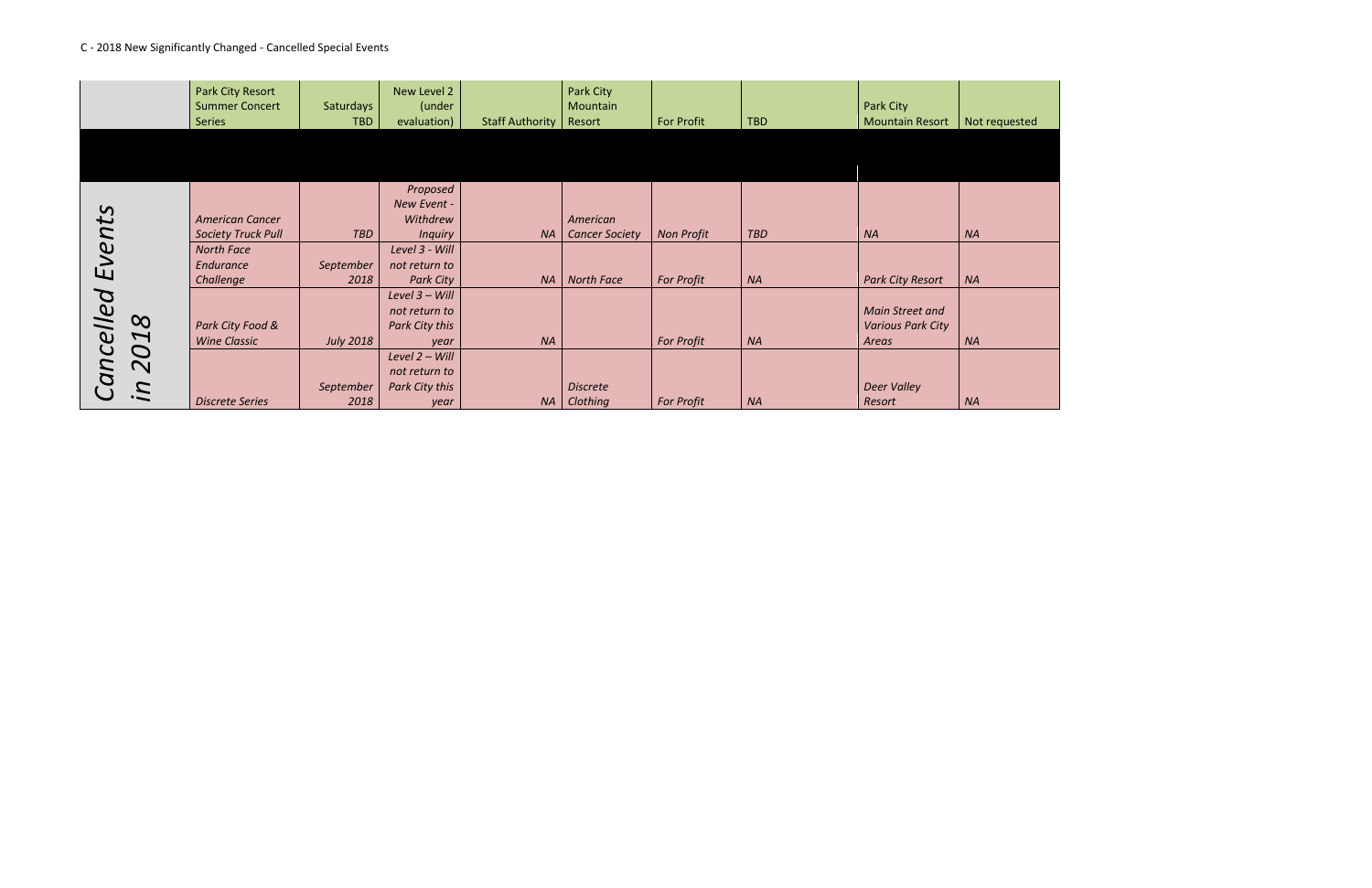|                |                     |                     | January 2018              |                |                |
|----------------|---------------------|---------------------|---------------------------|----------------|----------------|
| Su             | Mo                  | Tu                  | We                        | Th             | Fr             |
| 14<br>21<br>28 | 8<br>15<br>22<br>29 | q<br>16<br>23<br>30 | 3<br>10<br>17<br>24<br>31 | 11<br>18<br>25 | 12<br>19<br>26 |

|                               | January 2018                  |                                                                         |                               |                                                                         | January 2018<br>Tu We Th<br>Su Mo<br>$\overline{4}$<br>$\begin{array}{ccc} 2 & 3 \\ 9 & 10 \\ 16 & 17 \\ 23 & 24 \\ 30 & 31 \end{array}$<br>$\frac{8}{15}$<br>22<br>29<br>$\begin{array}{c} 11 \\ 18 \\ 25 \end{array}$<br>$\overline{7}$<br>$\frac{14}{21}$<br>28 | Fr 1<br>Su Mo<br>Sa<br>$\overline{4}$<br>$\begin{array}{c} 5 \\ 12 \\ 19 \\ 26 \end{array}$<br>$\begin{array}{c} 11 \\ 18 \\ 25 \end{array}$ | February 2018<br>Tu We Th<br>Fr<br>Sa<br>$10$<br>$\begin{smallmatrix}8\15\22\end{smallmatrix}$<br>$\overline{7}$<br>$\begin{array}{c} 6 \\ 13 \\ 20 \\ 27 \end{array}$<br>$\begin{array}{cc} 9 & 10 \\ 16 & 17 \\ 23 & 24 \end{array}$<br>$\begin{array}{c} 14 \\ 21 \\ 28 \end{array}$ |
|-------------------------------|-------------------------------|-------------------------------------------------------------------------|-------------------------------|-------------------------------------------------------------------------|--------------------------------------------------------------------------------------------------------------------------------------------------------------------------------------------------------------------------------------------------------------------|----------------------------------------------------------------------------------------------------------------------------------------------|-----------------------------------------------------------------------------------------------------------------------------------------------------------------------------------------------------------------------------------------------------------------------------------------|
|                               | Sunday                        | Monday                                                                  | Tuesday                       | Wednesday                                                               | Thursday                                                                                                                                                                                                                                                           | Friday                                                                                                                                       | Saturday                                                                                                                                                                                                                                                                                |
|                               | <b>Dec 31</b>                 | Jan 1, 18                                                               | $\overline{2}$                |                                                                         |                                                                                                                                                                                                                                                                    | <b>5</b>                                                                                                                                     | 6                                                                                                                                                                                                                                                                                       |
| Dec 31 - Jan 6                |                               |                                                                         |                               | Departmental Event Staffing Master List, 2015 Wasatch County Event List |                                                                                                                                                                                                                                                                    |                                                                                                                                              |                                                                                                                                                                                                                                                                                         |
|                               |                               | 8                                                                       | q                             | 10                                                                      | 11                                                                                                                                                                                                                                                                 | 12                                                                                                                                           | 13                                                                                                                                                                                                                                                                                      |
|                               |                               |                                                                         |                               | Departmental Event Staffing Master List, 2015 Wasatch County Event List |                                                                                                                                                                                                                                                                    |                                                                                                                                              |                                                                                                                                                                                                                                                                                         |
| $\mathfrak{Q}$<br>Jan $7 - 1$ |                               |                                                                         |                               | 8:00am World Cup                                                        | 8:00am World Cup                                                                                                                                                                                                                                                   | 8:00am World Cup                                                                                                                             |                                                                                                                                                                                                                                                                                         |
|                               | 14                            | 15                                                                      | 16                            | 17                                                                      | 18                                                                                                                                                                                                                                                                 | 19                                                                                                                                           | 20                                                                                                                                                                                                                                                                                      |
| Jan 14 - 20                   |                               |                                                                         |                               | Departmental Event Staffing Master List, 2015 Wasatch County Event List | <b>Sundance Film Festival</b>                                                                                                                                                                                                                                      | <b>Sundance Film Festival</b>                                                                                                                | <b>Respect Rally - First Amendment Ever</b><br><b>Sundance Film Festival</b>                                                                                                                                                                                                            |
|                               | 21                            | 22                                                                      | 23                            | 24                                                                      | 25                                                                                                                                                                                                                                                                 | 26                                                                                                                                           | 27                                                                                                                                                                                                                                                                                      |
|                               |                               |                                                                         |                               | Departmental Event Staffing Master List, 2015 Wasatch County Event List |                                                                                                                                                                                                                                                                    | Gallery Stroll; Main Street                                                                                                                  |                                                                                                                                                                                                                                                                                         |
| 27<br>Jan 21                  | <b>Sundance Film Festival</b> | <b>Sundance Film Festival</b>                                           | <b>Sundance Film Festival</b> | <b>Sundance Film Festival</b>                                           | <b>Sundance Film Festival</b>                                                                                                                                                                                                                                      | <b>Sundance Film Festival</b>                                                                                                                | <b>Sundance Film Festival</b>                                                                                                                                                                                                                                                           |
|                               | 28                            | 29                                                                      | 30 <sub>o</sub>               | 31                                                                      | Feb 1                                                                                                                                                                                                                                                              |                                                                                                                                              |                                                                                                                                                                                                                                                                                         |
| Jan 28 - Feb 3                | <b>Sundance Film Festival</b> | Departmental Event Staffing Master List, 2015 Wasatch County Event List |                               |                                                                         |                                                                                                                                                                                                                                                                    |                                                                                                                                              |                                                                                                                                                                                                                                                                                         |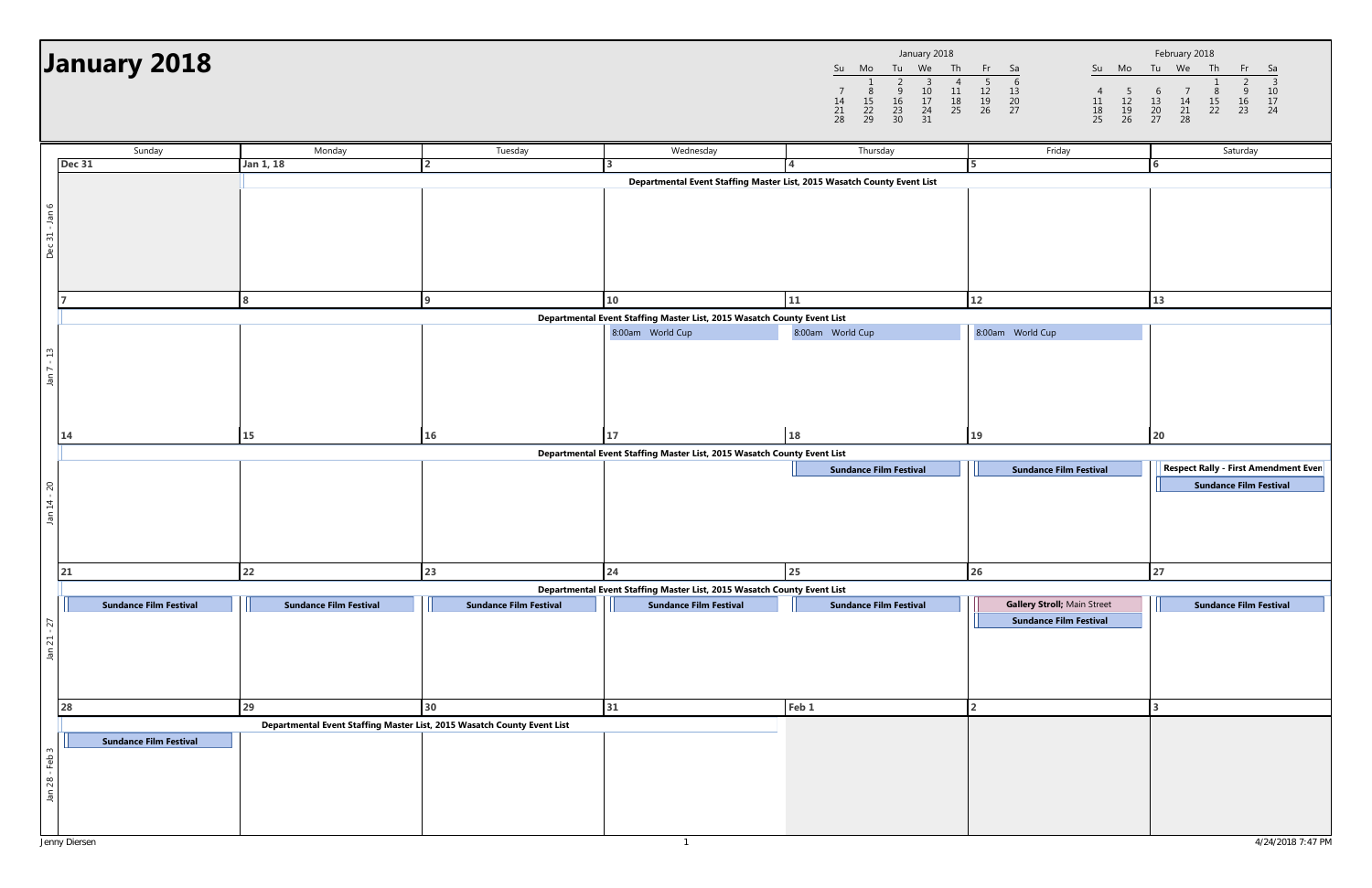|                |                |                     | February 2018  |               |               |
|----------------|----------------|---------------------|----------------|---------------|---------------|
| Su             | Mo             | Tu                  | We             | Th            | Fr            |
| 11<br>18<br>25 | 12<br>19<br>26 | 6<br>13<br>20<br>27 | 14<br>21<br>28 | 8<br>15<br>22 | 9<br>16<br>23 |

|                | February 2018                              |        |         |                                                  | February 2018<br>Su Mo Tu We Th Fr Sa<br>$\begin{array}{c} 1 \\ 8 \\ 15 \\ 22 \end{array}$<br>$\frac{5}{12}$<br>$\frac{12}{19}$<br>26<br>$\begin{array}{ccc} 6 & 7 \\ 13 & 14 \\ 20 & 21 \\ 27 & 28 \end{array}$<br>$\begin{array}{c} 11 \\ 18 \\ 25 \end{array}$ | $\begin{array}{c} 4 \\ 11 \\ 18 \\ 25 \end{array}$<br>$\begin{array}{ccc} 5 & 6 \\ 12 & 13 \\ 19 & 20 \\ 26 & 27 \end{array}$ | March 2018<br>Su Mo Tu We Th<br>Fr<br>- Sa<br>$\overline{3}$<br>$\frac{10}{17}$<br>$\frac{24}{31}$<br>$\begin{array}{c} 7 \\ 14 \\ 21 \\ 28 \end{array}$<br>$\frac{8}{15}$<br>22<br>29<br>$\begin{array}{c} 9 \\ 16 \\ 23 \\ 30 \end{array}$ |
|----------------|--------------------------------------------|--------|---------|--------------------------------------------------|-------------------------------------------------------------------------------------------------------------------------------------------------------------------------------------------------------------------------------------------------------------------|-------------------------------------------------------------------------------------------------------------------------------|----------------------------------------------------------------------------------------------------------------------------------------------------------------------------------------------------------------------------------------------|
|                | Sunday                                     | Monday | Tuesday | Wednesday                                        | Thursday                                                                                                                                                                                                                                                          | Friday                                                                                                                        | Saturday                                                                                                                                                                                                                                     |
|                | Jan 28                                     | 29     | 30      | 31                                               | Feb <sub>1</sub>                                                                                                                                                                                                                                                  | $\overline{2}$                                                                                                                | $\mathbf{z}$                                                                                                                                                                                                                                 |
| Jan 28 - Feb 3 |                                            |        |         |                                                  |                                                                                                                                                                                                                                                                   |                                                                                                                               |                                                                                                                                                                                                                                              |
|                | $\Delta$                                   |        | 6       |                                                  |                                                                                                                                                                                                                                                                   |                                                                                                                               | 10                                                                                                                                                                                                                                           |
| Feb 4 - 10     | 11<br>Winter Fest Event; Lower Main Street | 12     | 13      | 14                                               | 15                                                                                                                                                                                                                                                                | 16                                                                                                                            | Winter Fest Event; Lower Main Street<br>17                                                                                                                                                                                                   |
| Feb 11 - 17    | 18                                         | 19     | 20      | 21                                               | 22                                                                                                                                                                                                                                                                | 23                                                                                                                            | 24                                                                                                                                                                                                                                           |
| Feb 18 - 24    | 25                                         | 26     | 27      | 28                                               | Mar 1                                                                                                                                                                                                                                                             | Gallery Stroll; Main Street                                                                                                   |                                                                                                                                                                                                                                              |
|                |                                            |        |         | NEW - Rev Tour - Park City Base ; Park City Base |                                                                                                                                                                                                                                                                   |                                                                                                                               |                                                                                                                                                                                                                                              |
| Feb 25 - Mar 3 |                                            |        |         |                                                  |                                                                                                                                                                                                                                                                   |                                                                                                                               |                                                                                                                                                                                                                                              |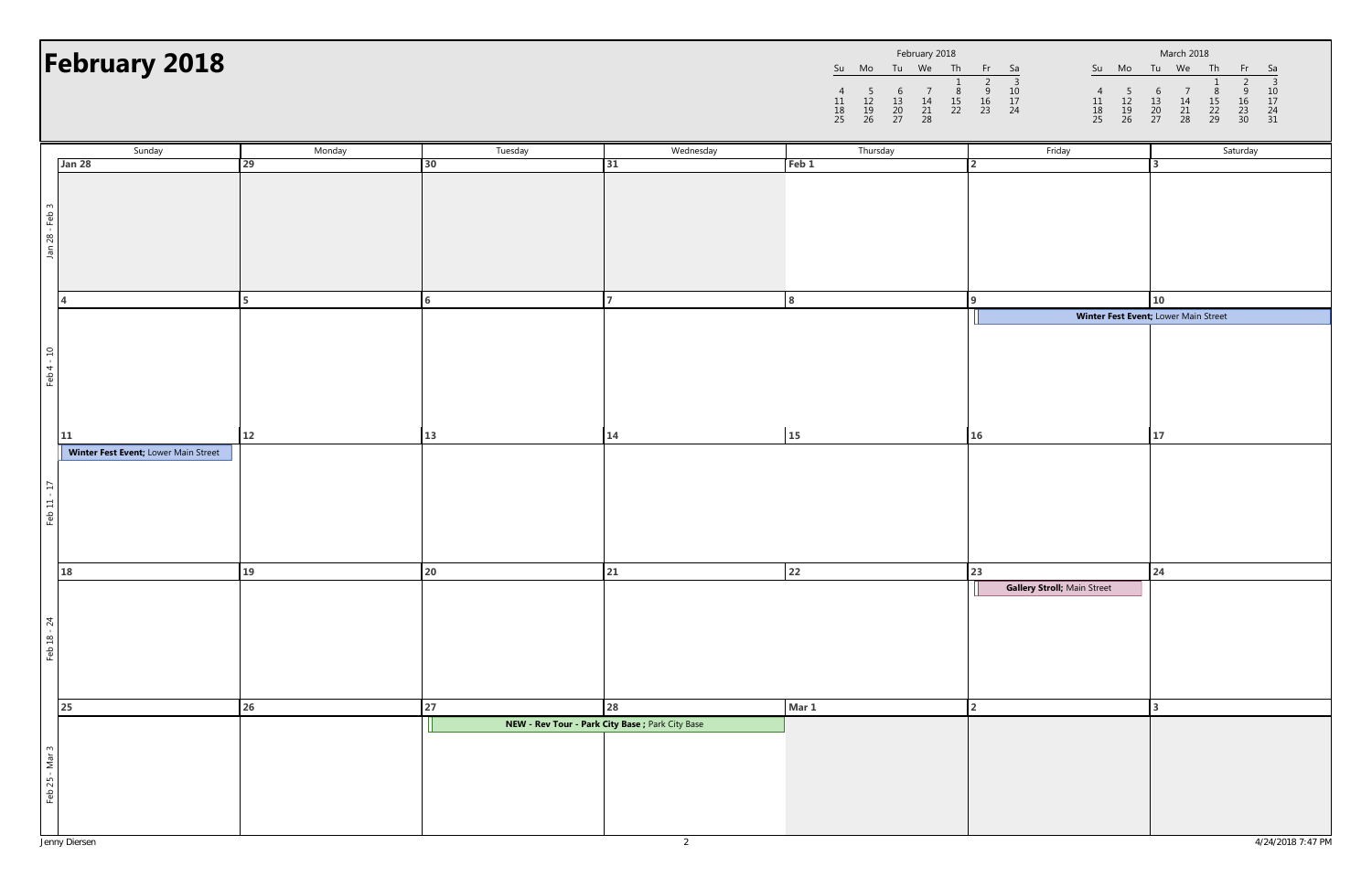|                |                     |                     | <b>March 2018</b> |                     |                          |
|----------------|---------------------|---------------------|-------------------|---------------------|--------------------------|
| Su             | Mo                  | Tu                  | We                | Th                  | Fr                       |
| 11<br>18<br>25 | 5<br>12<br>19<br>26 | 6<br>13<br>20<br>27 | 14<br>21<br>28    | 8<br>15<br>22<br>29 | 2<br>9<br>16<br>23<br>30 |

|                | <b>March 2018</b>                      |                |         |                                            | $\begin{array}{c} 11 \\ 18 \\ 25 \end{array}$ | March 2018<br>Tu We Th<br>Su Mo<br>$\begin{array}{c} 1 \\ 8 \\ 15 \\ 22 \\ 29 \end{array}$<br>$\begin{array}{c} 7 \\ 14 \\ 21 \\ 28 \end{array}$<br>$\begin{array}{c} 5 \\ 12 \\ 19 \\ 26 \end{array}$<br>$\begin{array}{c} 6 \\ 13 \\ 20 \\ 27 \end{array}$ | Fr Sa<br>Su<br>Mo<br>$\begin{array}{@{}ll@{}} \hline 2 & 3 \\ 9 & 10 \\ 16 & 17 \\ 23 & 24 \\ 30 & 31 \\ \hline \end{array}$<br>$29$<br>$16$<br>$23$<br>$30$<br>$\begin{array}{c} 8 \\ 15 \\ 22 \\ 29 \end{array}$ | April 2018<br>Tu We<br>Th<br>Fr<br>- Sa<br>$\begin{array}{c} 3 \\ 10 \\ 17 \\ 24 \end{array}$<br>$\frac{5}{12}$<br>$\frac{12}{19}$<br>26<br>$\begin{array}{c} 6 \\ 13 \\ 20 \\ 27 \end{array}$<br>$\overline{4}$<br>$\frac{11}{18}$<br>25<br>$\begin{array}{c} 14 \\ 21 \\ 28 \end{array}$ |
|----------------|----------------------------------------|----------------|---------|--------------------------------------------|-----------------------------------------------|--------------------------------------------------------------------------------------------------------------------------------------------------------------------------------------------------------------------------------------------------------------|--------------------------------------------------------------------------------------------------------------------------------------------------------------------------------------------------------------------|--------------------------------------------------------------------------------------------------------------------------------------------------------------------------------------------------------------------------------------------------------------------------------------------|
|                | Sunday                                 | Monday         | Tuesday | Wednesday                                  |                                               | Thursday                                                                                                                                                                                                                                                     | Friday                                                                                                                                                                                                             | Saturday                                                                                                                                                                                                                                                                                   |
|                | Feb 25                                 | 26             | 27      | 28                                         | Mar 1                                         |                                                                                                                                                                                                                                                              |                                                                                                                                                                                                                    |                                                                                                                                                                                                                                                                                            |
|                |                                        |                |         |                                            |                                               | NEW - Rev Tour - Park City Base ; Park City Base                                                                                                                                                                                                             | Red, White and Snow; Various                                                                                                                                                                                       | <b>PCMR Spring Concert Series; Park City B</b>                                                                                                                                                                                                                                             |
|                |                                        |                |         |                                            |                                               |                                                                                                                                                                                                                                                              | Full Moon Shoeshoe; Mcpolin Farm                                                                                                                                                                                   |                                                                                                                                                                                                                                                                                            |
|                |                                        |                |         |                                            |                                               |                                                                                                                                                                                                                                                              |                                                                                                                                                                                                                    |                                                                                                                                                                                                                                                                                            |
| Feb 25 - Mar 3 |                                        |                |         |                                            |                                               |                                                                                                                                                                                                                                                              |                                                                                                                                                                                                                    |                                                                                                                                                                                                                                                                                            |
|                |                                        |                |         |                                            |                                               |                                                                                                                                                                                                                                                              |                                                                                                                                                                                                                    |                                                                                                                                                                                                                                                                                            |
|                |                                        |                |         |                                            |                                               |                                                                                                                                                                                                                                                              |                                                                                                                                                                                                                    |                                                                                                                                                                                                                                                                                            |
|                |                                        | 5 <sup>5</sup> | 6       |                                            | 8                                             |                                                                                                                                                                                                                                                              | $\Omega$                                                                                                                                                                                                           | 10                                                                                                                                                                                                                                                                                         |
|                |                                        |                |         | PCMR Spring Concert Series; Park City Base |                                               |                                                                                                                                                                                                                                                              |                                                                                                                                                                                                                    |                                                                                                                                                                                                                                                                                            |
|                |                                        |                |         |                                            |                                               | NEW - Junior Nationals; Park City Base                                                                                                                                                                                                                       |                                                                                                                                                                                                                    |                                                                                                                                                                                                                                                                                            |
|                |                                        |                |         |                                            |                                               |                                                                                                                                                                                                                                                              |                                                                                                                                                                                                                    |                                                                                                                                                                                                                                                                                            |
| Mar 4 - 10     |                                        |                |         |                                            |                                               |                                                                                                                                                                                                                                                              |                                                                                                                                                                                                                    |                                                                                                                                                                                                                                                                                            |
|                |                                        |                |         |                                            |                                               |                                                                                                                                                                                                                                                              |                                                                                                                                                                                                                    |                                                                                                                                                                                                                                                                                            |
|                |                                        |                |         |                                            |                                               |                                                                                                                                                                                                                                                              |                                                                                                                                                                                                                    |                                                                                                                                                                                                                                                                                            |
|                |                                        |                |         |                                            |                                               |                                                                                                                                                                                                                                                              |                                                                                                                                                                                                                    |                                                                                                                                                                                                                                                                                            |
|                | 11                                     | 12             | 13      | 14                                         | 15                                            |                                                                                                                                                                                                                                                              | 16                                                                                                                                                                                                                 | 17                                                                                                                                                                                                                                                                                         |
|                |                                        |                |         | PCMR Spring Concert Series; Park City Base |                                               |                                                                                                                                                                                                                                                              |                                                                                                                                                                                                                    |                                                                                                                                                                                                                                                                                            |
|                | NEW - Junior Nationals; Park City Base |                |         |                                            |                                               |                                                                                                                                                                                                                                                              |                                                                                                                                                                                                                    | <b>NEW - The Cube of Truth</b>                                                                                                                                                                                                                                                             |
| Mar 11 - 17    |                                        |                |         |                                            |                                               |                                                                                                                                                                                                                                                              |                                                                                                                                                                                                                    |                                                                                                                                                                                                                                                                                            |
|                |                                        |                |         |                                            |                                               |                                                                                                                                                                                                                                                              |                                                                                                                                                                                                                    |                                                                                                                                                                                                                                                                                            |
|                |                                        |                |         |                                            |                                               |                                                                                                                                                                                                                                                              |                                                                                                                                                                                                                    |                                                                                                                                                                                                                                                                                            |
|                |                                        |                |         |                                            |                                               |                                                                                                                                                                                                                                                              |                                                                                                                                                                                                                    |                                                                                                                                                                                                                                                                                            |
|                | <b>18</b>                              | 19             | 20      | 21                                         | 22                                            |                                                                                                                                                                                                                                                              | 23                                                                                                                                                                                                                 | 24                                                                                                                                                                                                                                                                                         |
|                |                                        |                |         | PCMR Spring Concert Series; Park City Base |                                               |                                                                                                                                                                                                                                                              |                                                                                                                                                                                                                    |                                                                                                                                                                                                                                                                                            |
|                |                                        |                |         |                                            |                                               |                                                                                                                                                                                                                                                              |                                                                                                                                                                                                                    | <b>NEW - March For Our Lives ; TBD</b>                                                                                                                                                                                                                                                     |
|                |                                        |                |         |                                            |                                               |                                                                                                                                                                                                                                                              |                                                                                                                                                                                                                    | <b>Spring Gruv Concert ; Park City Base</b>                                                                                                                                                                                                                                                |
| Mar 18 - 24    |                                        |                |         |                                            |                                               |                                                                                                                                                                                                                                                              |                                                                                                                                                                                                                    |                                                                                                                                                                                                                                                                                            |
|                |                                        |                |         |                                            |                                               |                                                                                                                                                                                                                                                              |                                                                                                                                                                                                                    |                                                                                                                                                                                                                                                                                            |
|                |                                        |                |         |                                            |                                               |                                                                                                                                                                                                                                                              |                                                                                                                                                                                                                    |                                                                                                                                                                                                                                                                                            |
|                |                                        |                |         |                                            |                                               |                                                                                                                                                                                                                                                              |                                                                                                                                                                                                                    |                                                                                                                                                                                                                                                                                            |
|                | 25                                     | 26             | 27      | 28                                         | 29                                            |                                                                                                                                                                                                                                                              | 30                                                                                                                                                                                                                 | 31                                                                                                                                                                                                                                                                                         |
|                |                                        |                |         | PCMR Spring Concert Series; Park City Base |                                               |                                                                                                                                                                                                                                                              |                                                                                                                                                                                                                    | To Apr 8 $\Rightarrow$                                                                                                                                                                                                                                                                     |
|                |                                        |                |         |                                            |                                               | NEW - NORAM Cup ; Park City Base                                                                                                                                                                                                                             |                                                                                                                                                                                                                    | To Apr 9                                                                                                                                                                                                                                                                                   |
| Mar 25 - 31    |                                        |                |         |                                            |                                               |                                                                                                                                                                                                                                                              | <b>Gallery Stroll; Main Street</b>                                                                                                                                                                                 | <b>Spring Gruv Concert ; Park City Base</b>                                                                                                                                                                                                                                                |
|                |                                        |                |         |                                            |                                               |                                                                                                                                                                                                                                                              |                                                                                                                                                                                                                    |                                                                                                                                                                                                                                                                                            |
|                |                                        |                |         |                                            |                                               |                                                                                                                                                                                                                                                              |                                                                                                                                                                                                                    |                                                                                                                                                                                                                                                                                            |
|                |                                        |                |         |                                            |                                               |                                                                                                                                                                                                                                                              |                                                                                                                                                                                                                    |                                                                                                                                                                                                                                                                                            |
|                |                                        |                |         |                                            |                                               |                                                                                                                                                                                                                                                              |                                                                                                                                                                                                                    |                                                                                                                                                                                                                                                                                            |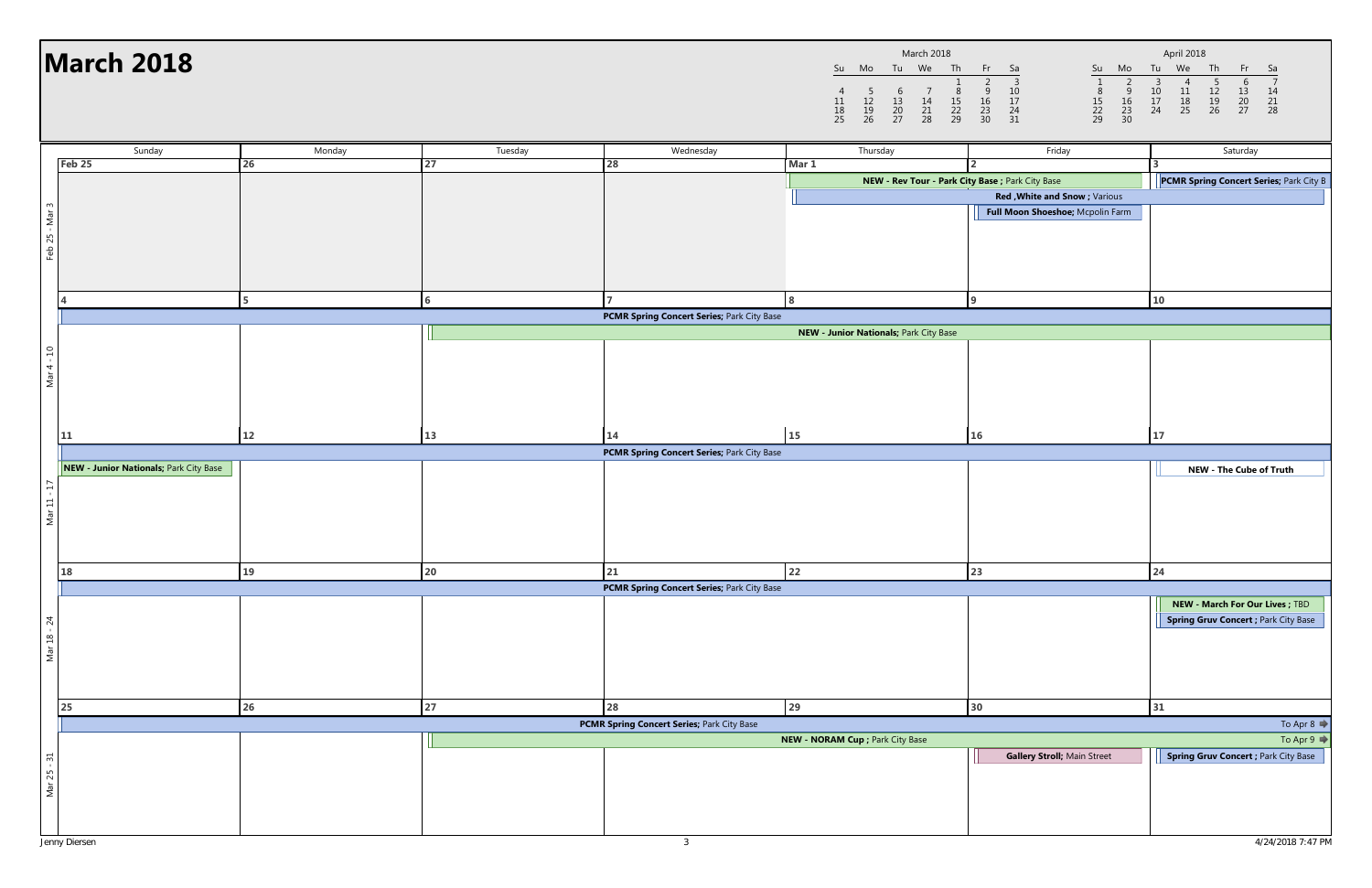|                     |                          |                     | April 2018     |                     |                     |
|---------------------|--------------------------|---------------------|----------------|---------------------|---------------------|
| Su                  | Mo                       | Tu                  | We             | Th                  | Fr                  |
| 8<br>15<br>22<br>29 | 2<br>9<br>16<br>23<br>30 | 3<br>10<br>17<br>24 | 11<br>18<br>25 | 5<br>12<br>19<br>26 | ჩ<br>13<br>20<br>27 |

| Sunday<br>Tuesday<br>Wednesday<br>Friday<br>Saturday<br>Monday<br>Thursday<br>Apr 1<br>$\overline{2}$<br>3<br>6<br>$\leftarrow$ From Mar 3<br>PCMR Spring Concert Series; Park City Base<br>$\leftarrow$ From Mar 27<br>NEW - NORAM Cup ; Park City Base<br>Thin Air Fest; Various<br>Thin Air Fest; Various<br>Thin Air Fest; Various<br>Apr $1 - 7$<br>12<br>10<br>11<br>13<br>14<br>q<br><b>PCMR Spring Concert Series; Park City B</b><br><b>March for Science; TBD</b><br><b>NEW - NORAM Cup</b> ; Park City Base<br>Apr 8 - 14 | <b>April 2018</b> |  |  | April 2018<br>Tu We<br>Th<br>Su Mo<br>2<br>$\overline{3}$<br>$\frac{5}{12}$<br>$\frac{12}{19}$<br>26<br>$\overline{A}$<br>$\frac{10}{17}$<br>24<br>$\begin{array}{c} 11 \\ 18 \\ 25 \end{array}$<br>$\frac{8}{15}$<br>22<br>29<br>$\frac{9}{16}$<br>$\frac{23}{30}$ | Fr Sa<br>Su Mo<br>$\overline{7}$<br>6<br>$\frac{13}{20}$<br>27<br>$\begin{array}{c}\n 14 \\  21 \\  28\n \end{array}$<br>$\begin{array}{c} 7 \\ 14 \\ 21 \\ 28 \end{array}$<br>$\begin{array}{c} 6 \\ 13 \\ 20 \\ 27 \end{array}$ | May 2018<br>Tu We<br>Th<br>Fr<br>Sa<br>$\frac{5}{12}$<br>$\frac{12}{26}$<br>3<br>$\frac{10}{17}$<br>$\frac{24}{31}$<br>$\frac{8}{15}$<br>22<br>29<br>$\frac{9}{16}$<br>$\frac{23}{30}$<br>$\begin{array}{c} 11 \\ 18 \\ 25 \end{array}$ |
|--------------------------------------------------------------------------------------------------------------------------------------------------------------------------------------------------------------------------------------------------------------------------------------------------------------------------------------------------------------------------------------------------------------------------------------------------------------------------------------------------------------------------------------|-------------------|--|--|---------------------------------------------------------------------------------------------------------------------------------------------------------------------------------------------------------------------------------------------------------------------|-----------------------------------------------------------------------------------------------------------------------------------------------------------------------------------------------------------------------------------|-----------------------------------------------------------------------------------------------------------------------------------------------------------------------------------------------------------------------------------------|
|                                                                                                                                                                                                                                                                                                                                                                                                                                                                                                                                      |                   |  |  |                                                                                                                                                                                                                                                                     |                                                                                                                                                                                                                                   |                                                                                                                                                                                                                                         |
|                                                                                                                                                                                                                                                                                                                                                                                                                                                                                                                                      |                   |  |  |                                                                                                                                                                                                                                                                     |                                                                                                                                                                                                                                   |                                                                                                                                                                                                                                         |
|                                                                                                                                                                                                                                                                                                                                                                                                                                                                                                                                      |                   |  |  |                                                                                                                                                                                                                                                                     |                                                                                                                                                                                                                                   |                                                                                                                                                                                                                                         |
|                                                                                                                                                                                                                                                                                                                                                                                                                                                                                                                                      |                   |  |  |                                                                                                                                                                                                                                                                     |                                                                                                                                                                                                                                   |                                                                                                                                                                                                                                         |
|                                                                                                                                                                                                                                                                                                                                                                                                                                                                                                                                      |                   |  |  |                                                                                                                                                                                                                                                                     |                                                                                                                                                                                                                                   |                                                                                                                                                                                                                                         |
|                                                                                                                                                                                                                                                                                                                                                                                                                                                                                                                                      |                   |  |  |                                                                                                                                                                                                                                                                     |                                                                                                                                                                                                                                   |                                                                                                                                                                                                                                         |
|                                                                                                                                                                                                                                                                                                                                                                                                                                                                                                                                      |                   |  |  |                                                                                                                                                                                                                                                                     |                                                                                                                                                                                                                                   |                                                                                                                                                                                                                                         |
|                                                                                                                                                                                                                                                                                                                                                                                                                                                                                                                                      |                   |  |  |                                                                                                                                                                                                                                                                     |                                                                                                                                                                                                                                   |                                                                                                                                                                                                                                         |
|                                                                                                                                                                                                                                                                                                                                                                                                                                                                                                                                      |                   |  |  |                                                                                                                                                                                                                                                                     |                                                                                                                                                                                                                                   |                                                                                                                                                                                                                                         |
|                                                                                                                                                                                                                                                                                                                                                                                                                                                                                                                                      |                   |  |  |                                                                                                                                                                                                                                                                     |                                                                                                                                                                                                                                   |                                                                                                                                                                                                                                         |
|                                                                                                                                                                                                                                                                                                                                                                                                                                                                                                                                      |                   |  |  |                                                                                                                                                                                                                                                                     |                                                                                                                                                                                                                                   |                                                                                                                                                                                                                                         |
|                                                                                                                                                                                                                                                                                                                                                                                                                                                                                                                                      |                   |  |  |                                                                                                                                                                                                                                                                     |                                                                                                                                                                                                                                   |                                                                                                                                                                                                                                         |
|                                                                                                                                                                                                                                                                                                                                                                                                                                                                                                                                      |                   |  |  |                                                                                                                                                                                                                                                                     |                                                                                                                                                                                                                                   |                                                                                                                                                                                                                                         |
|                                                                                                                                                                                                                                                                                                                                                                                                                                                                                                                                      |                   |  |  |                                                                                                                                                                                                                                                                     |                                                                                                                                                                                                                                   |                                                                                                                                                                                                                                         |
|                                                                                                                                                                                                                                                                                                                                                                                                                                                                                                                                      |                   |  |  |                                                                                                                                                                                                                                                                     |                                                                                                                                                                                                                                   |                                                                                                                                                                                                                                         |
| 19<br>$20\,$<br><b>15</b><br>16<br>17<br>18<br>21                                                                                                                                                                                                                                                                                                                                                                                                                                                                                    |                   |  |  |                                                                                                                                                                                                                                                                     |                                                                                                                                                                                                                                   |                                                                                                                                                                                                                                         |
|                                                                                                                                                                                                                                                                                                                                                                                                                                                                                                                                      |                   |  |  |                                                                                                                                                                                                                                                                     |                                                                                                                                                                                                                                   |                                                                                                                                                                                                                                         |
|                                                                                                                                                                                                                                                                                                                                                                                                                                                                                                                                      |                   |  |  |                                                                                                                                                                                                                                                                     |                                                                                                                                                                                                                                   |                                                                                                                                                                                                                                         |
|                                                                                                                                                                                                                                                                                                                                                                                                                                                                                                                                      |                   |  |  |                                                                                                                                                                                                                                                                     |                                                                                                                                                                                                                                   |                                                                                                                                                                                                                                         |
| Apr 15 - 21                                                                                                                                                                                                                                                                                                                                                                                                                                                                                                                          |                   |  |  |                                                                                                                                                                                                                                                                     |                                                                                                                                                                                                                                   |                                                                                                                                                                                                                                         |
|                                                                                                                                                                                                                                                                                                                                                                                                                                                                                                                                      |                   |  |  |                                                                                                                                                                                                                                                                     |                                                                                                                                                                                                                                   |                                                                                                                                                                                                                                         |
|                                                                                                                                                                                                                                                                                                                                                                                                                                                                                                                                      |                   |  |  |                                                                                                                                                                                                                                                                     |                                                                                                                                                                                                                                   |                                                                                                                                                                                                                                         |
| 23<br>24<br>25<br>26<br>27<br>28<br>22                                                                                                                                                                                                                                                                                                                                                                                                                                                                                               |                   |  |  |                                                                                                                                                                                                                                                                     |                                                                                                                                                                                                                                   |                                                                                                                                                                                                                                         |
| NEW - The Cube of Truth ; TBD<br>Gallery Stroll; Main Street                                                                                                                                                                                                                                                                                                                                                                                                                                                                         |                   |  |  |                                                                                                                                                                                                                                                                     |                                                                                                                                                                                                                                   |                                                                                                                                                                                                                                         |
|                                                                                                                                                                                                                                                                                                                                                                                                                                                                                                                                      |                   |  |  |                                                                                                                                                                                                                                                                     |                                                                                                                                                                                                                                   |                                                                                                                                                                                                                                         |
|                                                                                                                                                                                                                                                                                                                                                                                                                                                                                                                                      |                   |  |  |                                                                                                                                                                                                                                                                     |                                                                                                                                                                                                                                   |                                                                                                                                                                                                                                         |
| Apr $22 - 28$                                                                                                                                                                                                                                                                                                                                                                                                                                                                                                                        |                   |  |  |                                                                                                                                                                                                                                                                     |                                                                                                                                                                                                                                   |                                                                                                                                                                                                                                         |
|                                                                                                                                                                                                                                                                                                                                                                                                                                                                                                                                      |                   |  |  |                                                                                                                                                                                                                                                                     |                                                                                                                                                                                                                                   |                                                                                                                                                                                                                                         |
|                                                                                                                                                                                                                                                                                                                                                                                                                                                                                                                                      |                   |  |  |                                                                                                                                                                                                                                                                     |                                                                                                                                                                                                                                   |                                                                                                                                                                                                                                         |
| 30<br>May 1<br>29                                                                                                                                                                                                                                                                                                                                                                                                                                                                                                                    |                   |  |  |                                                                                                                                                                                                                                                                     |                                                                                                                                                                                                                                   |                                                                                                                                                                                                                                         |
|                                                                                                                                                                                                                                                                                                                                                                                                                                                                                                                                      |                   |  |  |                                                                                                                                                                                                                                                                     |                                                                                                                                                                                                                                   |                                                                                                                                                                                                                                         |
|                                                                                                                                                                                                                                                                                                                                                                                                                                                                                                                                      |                   |  |  |                                                                                                                                                                                                                                                                     |                                                                                                                                                                                                                                   |                                                                                                                                                                                                                                         |
| Apr 29 - May 5                                                                                                                                                                                                                                                                                                                                                                                                                                                                                                                       |                   |  |  |                                                                                                                                                                                                                                                                     |                                                                                                                                                                                                                                   |                                                                                                                                                                                                                                         |
|                                                                                                                                                                                                                                                                                                                                                                                                                                                                                                                                      |                   |  |  |                                                                                                                                                                                                                                                                     |                                                                                                                                                                                                                                   |                                                                                                                                                                                                                                         |
|                                                                                                                                                                                                                                                                                                                                                                                                                                                                                                                                      |                   |  |  |                                                                                                                                                                                                                                                                     |                                                                                                                                                                                                                                   |                                                                                                                                                                                                                                         |
|                                                                                                                                                                                                                                                                                                                                                                                                                                                                                                                                      |                   |  |  |                                                                                                                                                                                                                                                                     |                                                                                                                                                                                                                                   |                                                                                                                                                                                                                                         |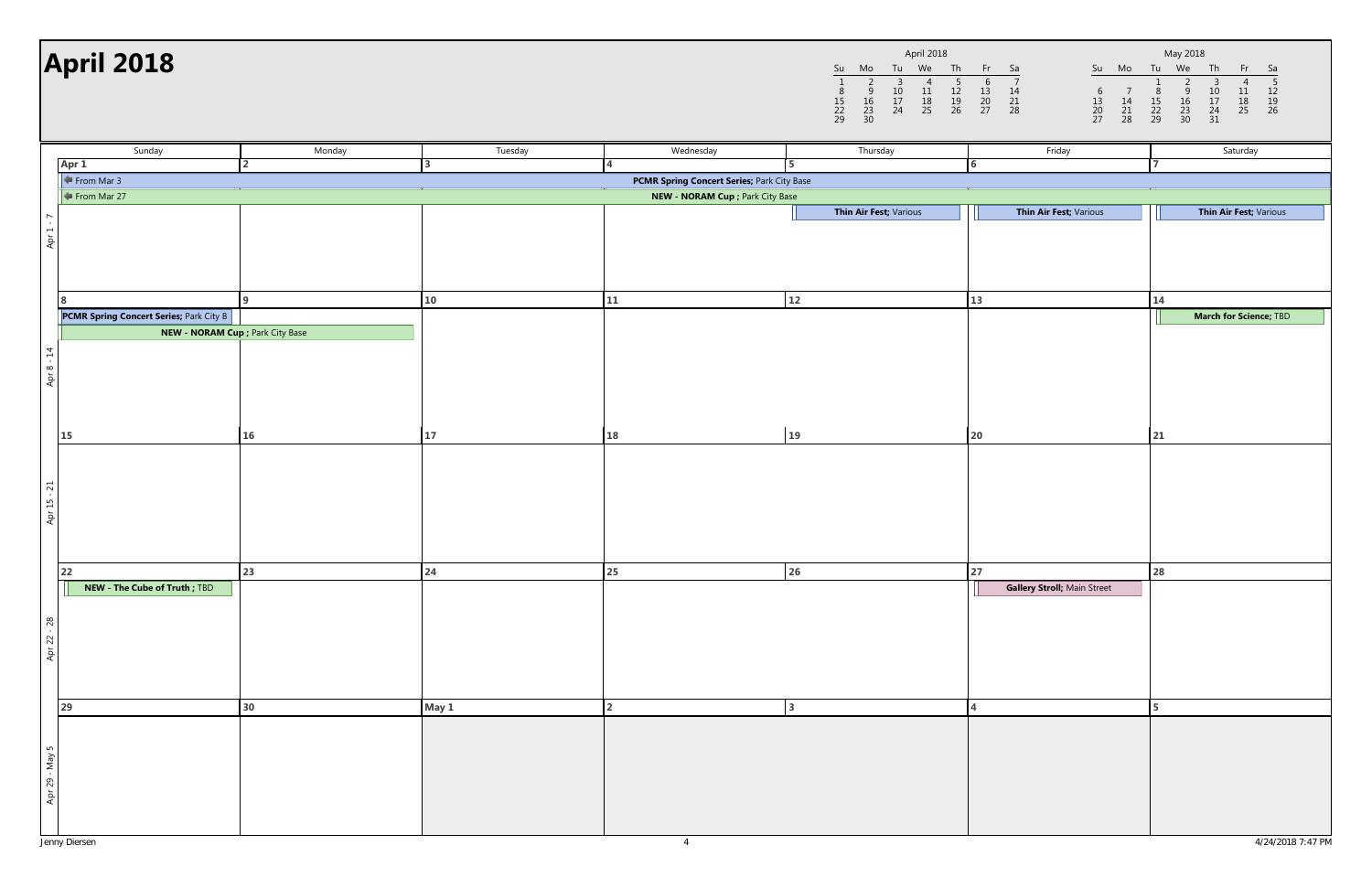|                     |                |                     | May 2018            |                           |                |
|---------------------|----------------|---------------------|---------------------|---------------------------|----------------|
| Su                  | Mo             | Tu                  | We                  | Th                        | Fr             |
| 6<br>13<br>20<br>27 | 14<br>21<br>28 | 8<br>15<br>22<br>29 | q<br>16<br>23<br>30 | З<br>10<br>17<br>24<br>31 | 11<br>18<br>25 |

|                | <b>May 2018</b>  |                                         |                                      |                             | $\begin{array}{c} 7 \\ 14 \\ 21 \\ 28 \end{array}$<br>6<br>$\begin{array}{c} 13 \\ 20 \\ 27 \end{array}$ | May 2018<br>Su Mo Tu We Th<br>$\begin{array}{c}\n 3 \\  10 \\  17 \\  24 \\  31\n \end{array}$<br>$\overline{2}$<br>$\frac{8}{15}$<br>22<br>29<br>$\frac{9}{16}$<br>$\frac{23}{30}$ | Fr Sa<br>$\frac{5}{12}$<br>$\frac{12}{19}$<br>26<br>$\begin{array}{c} 4 \\ 11 \\ 18 \\ 25 \end{array}$<br>$\begin{array}{c} 3 \\ 10 \\ 17 \\ 24 \end{array}$<br>$\begin{array}{c} 4 \\ 11 \\ 18 \\ 25 \end{array}$ | June 2018<br>Su Mo Tu We Th<br>Fr<br>- Sa<br>$\overline{2}$<br>$\frac{9}{16}$<br>$\frac{23}{30}$<br>$\begin{array}{c} 5 \\ 12 \\ 19 \\ 26 \end{array}$<br>$\begin{array}{c} 6 \\ 13 \\ 20 \\ 27 \end{array}$<br>$\begin{array}{c} 7 \\ 14 \\ 21 \\ 28 \end{array}$<br>$\begin{array}{c}\n 8 \\  15 \\  22 \\  29\n \end{array}$ |
|----------------|------------------|-----------------------------------------|--------------------------------------|-----------------------------|----------------------------------------------------------------------------------------------------------|-------------------------------------------------------------------------------------------------------------------------------------------------------------------------------------|--------------------------------------------------------------------------------------------------------------------------------------------------------------------------------------------------------------------|---------------------------------------------------------------------------------------------------------------------------------------------------------------------------------------------------------------------------------------------------------------------------------------------------------------------------------|
|                | Sunday<br>Apr 29 | Monday<br>30                            | Tuesday                              | Wednesday<br>$\overline{2}$ | Thursday<br>3                                                                                            |                                                                                                                                                                                     | Friday                                                                                                                                                                                                             | Saturday                                                                                                                                                                                                                                                                                                                        |
|                |                  |                                         | May 1                                |                             |                                                                                                          |                                                                                                                                                                                     |                                                                                                                                                                                                                    | Moose on the Loose Kids Trail Run ; R                                                                                                                                                                                                                                                                                           |
| Apr 29 - May 5 |                  |                                         |                                      |                             |                                                                                                          |                                                                                                                                                                                     |                                                                                                                                                                                                                    |                                                                                                                                                                                                                                                                                                                                 |
|                |                  |                                         |                                      |                             |                                                                                                          |                                                                                                                                                                                     |                                                                                                                                                                                                                    |                                                                                                                                                                                                                                                                                                                                 |
|                | 6                |                                         | 8                                    |                             | 10                                                                                                       |                                                                                                                                                                                     | 11                                                                                                                                                                                                                 | 12                                                                                                                                                                                                                                                                                                                              |
| May 6 - 12     |                  |                                         | MidWeek MTB series; Round Valley Tra |                             |                                                                                                          |                                                                                                                                                                                     |                                                                                                                                                                                                                    |                                                                                                                                                                                                                                                                                                                                 |
|                | 13               | 14                                      | <b>15</b>                            | 16                          | 17                                                                                                       |                                                                                                                                                                                     | 18                                                                                                                                                                                                                 | 19                                                                                                                                                                                                                                                                                                                              |
| May 13 - 19    |                  |                                         |                                      |                             |                                                                                                          |                                                                                                                                                                                     |                                                                                                                                                                                                                    | <b>Running With ED;</b> ) Basin Recreation Fig                                                                                                                                                                                                                                                                                  |
|                | 20               | 21                                      | 22                                   | 23                          | 24                                                                                                       |                                                                                                                                                                                     | 25                                                                                                                                                                                                                 | 26                                                                                                                                                                                                                                                                                                                              |
| May 20 - 26    |                  |                                         |                                      |                             |                                                                                                          |                                                                                                                                                                                     | Gallery Stroll; Main Street<br>NEW - The Cube of Truth ; TBD                                                                                                                                                       |                                                                                                                                                                                                                                                                                                                                 |
|                | 27               | 28                                      | 29                                   | 30                          | 31                                                                                                       |                                                                                                                                                                                     | Jun 1                                                                                                                                                                                                              |                                                                                                                                                                                                                                                                                                                                 |
| May 27 - Jun 2 |                  | Memorial Day 5K ; Start at Doizer Field |                                      |                             |                                                                                                          |                                                                                                                                                                                     |                                                                                                                                                                                                                    |                                                                                                                                                                                                                                                                                                                                 |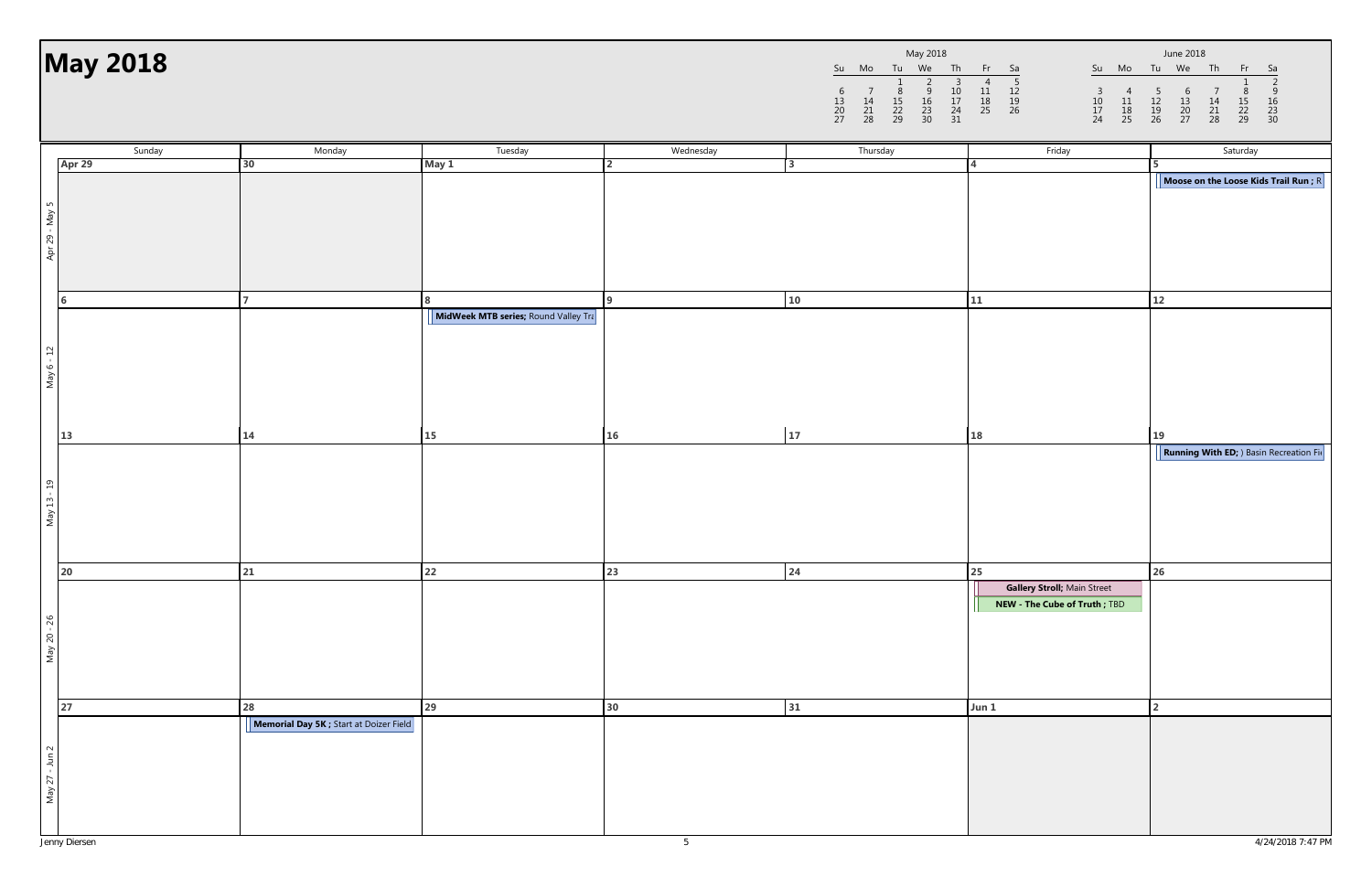|                     |                |                     | June 2018           |                |                     |
|---------------------|----------------|---------------------|---------------------|----------------|---------------------|
| Su                  | Mo             | Tu                  | We                  | Th             | Fr                  |
| 3<br>10<br>17<br>24 | 11<br>18<br>25 | 5<br>12<br>19<br>26 | 6<br>13<br>20<br>27 | 14<br>21<br>28 | 8<br>15<br>22<br>29 |

|                | <b>June 2018</b>                                                                                                                                                       |                                   |                                      |                                                                                  | 3<br>10<br>$\frac{17}{24}$ | Su Mo Tu We Th<br>$\frac{5}{12}$<br>$\frac{12}{26}$<br>$\overline{4}$<br>$\begin{array}{c} 11 \\ 18 \\ 25 \end{array}$ | June 2018<br>$\begin{array}{c} 6 \\ 13 \\ 20 \\ 27 \end{array}$<br>$\begin{array}{c} 7 \\ 14 \\ 21 \\ 28 \end{array}$ | Fr Sa<br>$\begin{array}{c}\n 9 \\  16 \\  23 \\  30\n\end{array}$<br>8<br>$\frac{15}{22}$<br>29 | Su<br>Mo<br>$\frac{9}{16}$<br>$\frac{23}{30}$<br>$\begin{array}{c} 8 \\ 15 \\ 22 \\ 29 \end{array}$                                                            | <b>July 2018</b><br>Tu We<br>Th<br>$\overline{\mathbf{3}}$<br>$\begin{array}{c} 5 \\ 12 \\ 19 \\ 26 \end{array}$<br>$\frac{10}{17}$<br>$\frac{24}{31}$<br>$\begin{array}{c} 11 \\ 18 \\ 25 \end{array}$<br>$\begin{array}{c} 13 \\ 20 \\ 27 \end{array}$<br>14<br>$\begin{array}{c} 21 \\ 28 \end{array}$ |
|----------------|------------------------------------------------------------------------------------------------------------------------------------------------------------------------|-----------------------------------|--------------------------------------|----------------------------------------------------------------------------------|----------------------------|------------------------------------------------------------------------------------------------------------------------|-----------------------------------------------------------------------------------------------------------------------|-------------------------------------------------------------------------------------------------|----------------------------------------------------------------------------------------------------------------------------------------------------------------|-----------------------------------------------------------------------------------------------------------------------------------------------------------------------------------------------------------------------------------------------------------------------------------------------------------|
|                | Sunday                                                                                                                                                                 | Monday                            | Tuesday                              | Wednesday                                                                        |                            | Thursday                                                                                                               |                                                                                                                       |                                                                                                 | Friday                                                                                                                                                         | Saturday                                                                                                                                                                                                                                                                                                  |
|                | May 27                                                                                                                                                                 | 28                                | 29                                   | 30                                                                               | 31                         |                                                                                                                        |                                                                                                                       | Jun 1                                                                                           |                                                                                                                                                                |                                                                                                                                                                                                                                                                                                           |
|                |                                                                                                                                                                        |                                   |                                      |                                                                                  |                            |                                                                                                                        |                                                                                                                       |                                                                                                 | <b>PCHS Graduation Day</b>                                                                                                                                     | Barn Party - NAC; NAC                                                                                                                                                                                                                                                                                     |
| May 27 - Jun 2 |                                                                                                                                                                        |                                   | <b>5</b>                             |                                                                                  |                            |                                                                                                                        |                                                                                                                       |                                                                                                 |                                                                                                                                                                | Wasach Back Relay - Ragnar                                                                                                                                                                                                                                                                                |
|                | Park Silly Sunday Market ; Lower Main                                                                                                                                  | Noches de Verano (Mountain Town N | MidWeek MTB series; Round Valley Tra | <b>Last Day of School</b>                                                        |                            |                                                                                                                        |                                                                                                                       |                                                                                                 | Ski Town Lacrosse ; Quinns and School District Fields                                                                                                          |                                                                                                                                                                                                                                                                                                           |
| Jun $3 - 9$    |                                                                                                                                                                        |                                   |                                      |                                                                                  |                            |                                                                                                                        |                                                                                                                       |                                                                                                 |                                                                                                                                                                | Park City Trail Series ; Event Trail Head                                                                                                                                                                                                                                                                 |
|                | <b>10</b>                                                                                                                                                              | 11                                | 12                                   | 13                                                                               | 14                         |                                                                                                                        |                                                                                                                       | 15                                                                                              |                                                                                                                                                                | 16                                                                                                                                                                                                                                                                                                        |
|                | Park Silly Sunday Market ; Lower Main                                                                                                                                  | Noches de Verano (Mountain Town N |                                      | NEW Park City Farmers Market ; Silver                                            |                            |                                                                                                                        |                                                                                                                       |                                                                                                 | NEW - Avalanche Soccer - Tentative ; Quinns and School District Fields                                                                                         |                                                                                                                                                                                                                                                                                                           |
| Jun 10 - 16    |                                                                                                                                                                        |                                   |                                      |                                                                                  |                            |                                                                                                                        |                                                                                                                       |                                                                                                 |                                                                                                                                                                | Kids Adventure Games; Park City Base<br>NEW - Latino Arts Festival; Park City's lil<br><b>Round Valley Rambler (Starts and en</b><br>Savor the Summit; Main Street<br>Tiny Tri ; PC MARC, Park Meadows loop                                                                                               |
|                | <b>17</b>                                                                                                                                                              | 18                                | 19                                   | 20                                                                               | 21                         |                                                                                                                        |                                                                                                                       | 22                                                                                              |                                                                                                                                                                | 23                                                                                                                                                                                                                                                                                                        |
| 23<br>Jun 17   | NEW - Avalanche Soccer - Tentative ; Q<br>Kids Adventure Games; Park City Base<br>NEW - Latino Arts Festival; Park City's lil<br>Park Silly Sunday Market ; Lower Main | Noches de Verano (Mountain Town M | Mid-Week Mtn Bike Series - (Rain Da  | NEW Park City Farmers Market ; Silver<br><b>Wednesday Night Concert Mountain</b> |                            | Go Skate Celebration ; Skate Park                                                                                      |                                                                                                                       |                                                                                                 | State Room Concert ; Deer Valley Reso                                                                                                                          | <b>Tentative - Historic Home Tour</b><br>Miner's Park Concert Series; Miners pl<br>YBDIO - Your Barn Door is Open; Mcp                                                                                                                                                                                    |
|                | 24                                                                                                                                                                     | 25                                | 26                                   | 27                                                                               | 28                         |                                                                                                                        |                                                                                                                       | 29                                                                                              |                                                                                                                                                                | 30                                                                                                                                                                                                                                                                                                        |
| Jun 24 - 30    | Park Silly Sunday Market ; Lower Main                                                                                                                                  | Noches de Verano (Mountain Town M |                                      | NEW Park City Farmers Market ; Silver<br><b>Wednesday Night Concert Mountain</b> |                            |                                                                                                                        |                                                                                                                       |                                                                                                 | Deer Valley Music Festival ; Deer Valle<br><b>Gallery Stroll; Main Street</b><br>NEW - The Cube of Truth ; TBD<br><b>UnCorked - Recycle Center ; Recycle C</b> | Firecracker Baseball ; Quinns Complex and School District Fields<br>Deer Valley Music Festival ; Deer Valle<br>Miner's Park Concert Series; Miners pl<br>Park City Skate Series ; Skate Park                                                                                                              |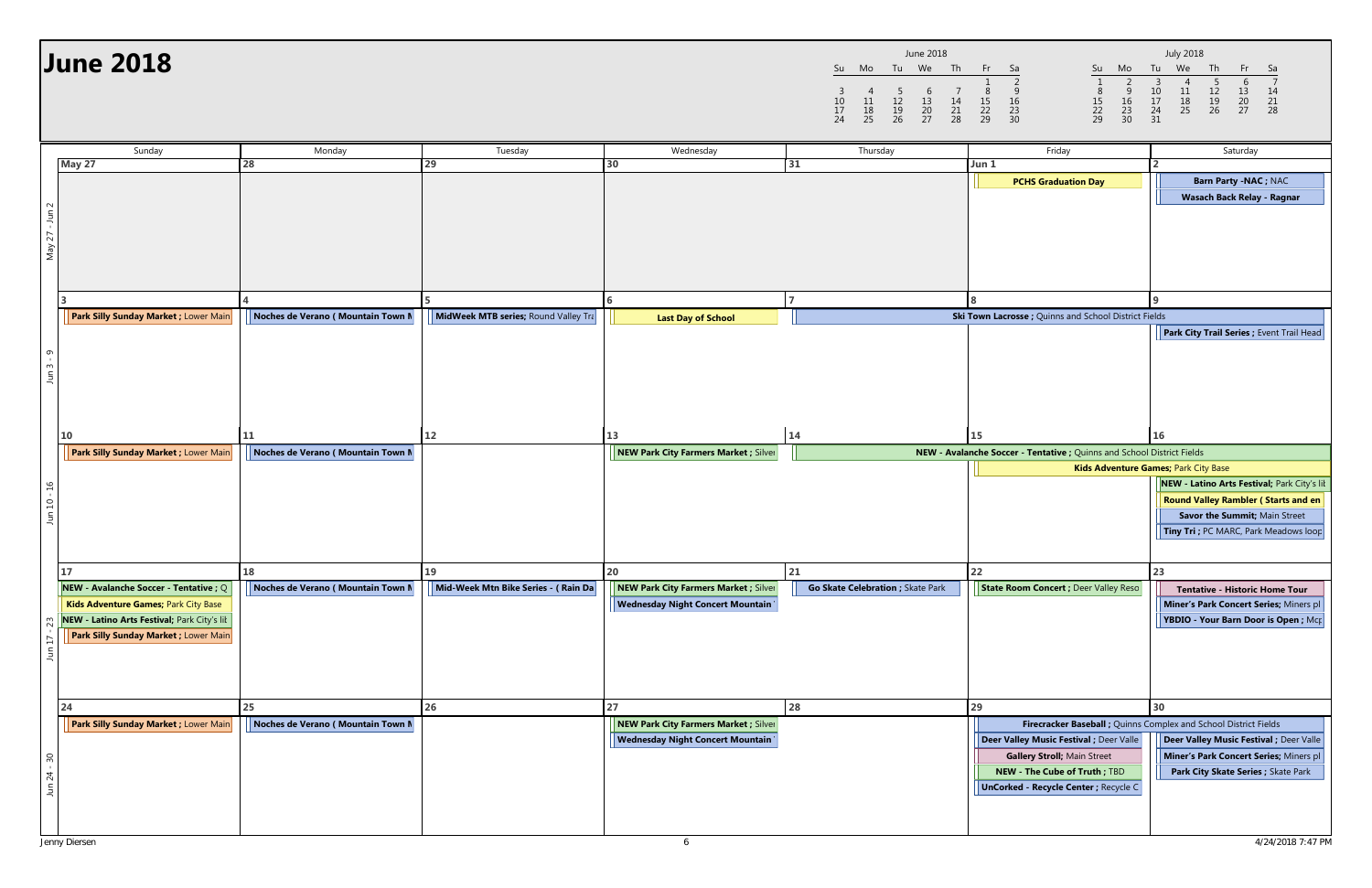|                     |                     |                           | <b>July 2018</b> |                     |                     |
|---------------------|---------------------|---------------------------|------------------|---------------------|---------------------|
| Su                  | Mo                  | Tu                        | We               | Th                  | Fr                  |
| 8<br>15<br>22<br>29 | 9<br>16<br>23<br>30 | 3<br>10<br>17<br>24<br>31 | 11<br>18<br>25   | 5<br>12<br>19<br>26 | 6<br>13<br>20<br>27 |

| <b>July 2018</b>                                                                                      |                                                                                        |                                                           |                                                                                                               | <b>July 2018</b><br>Tu<br>We<br>Th<br>Mo<br>Su<br>$\begin{array}{c} 5 \\ 12 \\ 19 \\ 26 \end{array}$<br>-3<br>-4<br>$\begin{array}{c} 11 \\ 18 \end{array}$<br>9<br>$\frac{10}{17}$<br>16<br>15<br>25<br>$^{22}_{29}$<br>$\frac{23}{30}$<br>$\begin{array}{c} 24 \\ 31 \end{array}$ | Fr<br>Sa<br>Su Mo<br>6<br>$\frac{14}{21}$<br>$\frac{5}{12}$<br>$\frac{19}{26}$<br>$\begin{array}{c} 13 \\ 20 \\ 27 \end{array}$<br>$\begin{array}{c} 6 \\ 13 \\ 20 \\ 27 \end{array}$<br>28 | August 2018<br>Tu We<br>Th<br>$\begin{array}{c} 9 \\ 16 \end{array}$<br>$\begin{array}{c} 10 \\ 17 \end{array}$<br>11<br>$\begin{array}{c} 7 \\ 14 \\ 21 \\ 28 \end{array}$<br>$\begin{array}{c}\n 8 \\  15 \\  22 \\  29\n \end{array}$<br>18<br>$\frac{23}{30}$<br>$\frac{24}{31}$<br>25 |
|-------------------------------------------------------------------------------------------------------|----------------------------------------------------------------------------------------|-----------------------------------------------------------|---------------------------------------------------------------------------------------------------------------|-------------------------------------------------------------------------------------------------------------------------------------------------------------------------------------------------------------------------------------------------------------------------------------|---------------------------------------------------------------------------------------------------------------------------------------------------------------------------------------------|--------------------------------------------------------------------------------------------------------------------------------------------------------------------------------------------------------------------------------------------------------------------------------------------|
| Sunday<br>Jul 1<br><b>Park Silly Sunday Market ; Lower Main</b><br>$J$ ul 1                           | Monday<br><b>Firecracker Baseball</b><br>Noches de Verano (Mountain Town N             | Tuesday                                                   | Wednesday<br>July 4th Celebration/ Volleyball Tourr                                                           | Thursday                                                                                                                                                                                                                                                                            | Friday<br>Deer Valley Music Festival ; Deer Valle<br>Sundance Summer Series Outdoor Fili                                                                                                    | Saturday<br>Deer Valley Music Festival ; Deer Valle<br>Miner's Park Concert Series; Miners pl                                                                                                                                                                                              |
| 1033 Ride ; Motorcycle Ride From SLC 1<br>Park Silly Sunday Market ; Lower Main<br>$\vec{a}$<br>Jul 8 | Noches de Verano (Mountain Town N<br>Triple Crown Parade ; Lower Main Stre             | 10                                                        | 11<br><b>Triple Crown</b><br>NEW Park City Farmers Market ; Silver<br><b>Wednesday Night Concert Mountain</b> | 12<br>State Room Concert ; Deer Valley Reso                                                                                                                                                                                                                                         | 13<br><b>Deer Valley Music Festival ; Deer Valle</b><br>Sundance Summer Series Outdoor Fili                                                                                                 | 14<br>Deer Valley Music Festival ; Deer Valle<br>Jupiter Peak Steeplechase; Park City M<br>Miner's Park Concert Series; Miners pl<br>Park City Trail Series ; Event Trail Head                                                                                                             |
| <b>15</b><br><b>Park Silly Sunday Market ; Lower Main</b><br>Jul 15 - 21                              | 16<br>Beethoven Festival ; City Park Bandstar<br>Triple Crown Parade ; Lower Main Stre | 17                                                        | 18<br><b>Triple Crown</b><br>NEW Park City Farmers Market ; Silver<br><b>Wednesday Night Concert Mountain</b> | 19                                                                                                                                                                                                                                                                                  | 20<br><b>Deer Valley Music Festival ; Deer Valle</b><br>Sundance Summer Series Outdoor Fili                                                                                                 | 21<br>Deer Valley Music Festival ; Deer Valle<br>Go Skate Day Celebration ; Skate Park<br>Miner's Park Concert Series; Miners pl                                                                                                                                                           |
| 22<br><b>Triple Crown</b><br><b>Park Silly Sunday Market ; Lower Main</b><br>Jul 22 - 28<br>29        | 23<br><b>Beethoven Festival</b> ; City Park Bandstar<br>30                             | 24<br><b>Pioneer Day</b> ; City Park, Gazabo and Sc<br>31 | 25<br>NEW Park City Farmers Market ; Silver<br><b>Wednesday Night Concert Mountain</b>                        | 26                                                                                                                                                                                                                                                                                  | 27<br><b>Extreme Soccer Cup</b><br>Deer Valley Music Festival ; Deer Valle<br><b>Gallery Stroll; Main Street</b><br>NEW - The Cube of Truth ; TBD<br>Sundance Summer Series Outdoor Fili    | 28<br>Deer Valley Music Festival ; Deer Valle<br>Miner's Park Concert Series; Miners pl<br>Movie Night at Aspen villas ; Aspen Vi<br>Park City Skate Series ; Skate Park                                                                                                                   |
| Park Silly Sunday Market ; Lower Main<br>Jul 29 - Aug 4                                               | Beethoven Festival ; City Park Bandstar                                                |                                                           | Aug 1                                                                                                         |                                                                                                                                                                                                                                                                                     |                                                                                                                                                                                             |                                                                                                                                                                                                                                                                                            |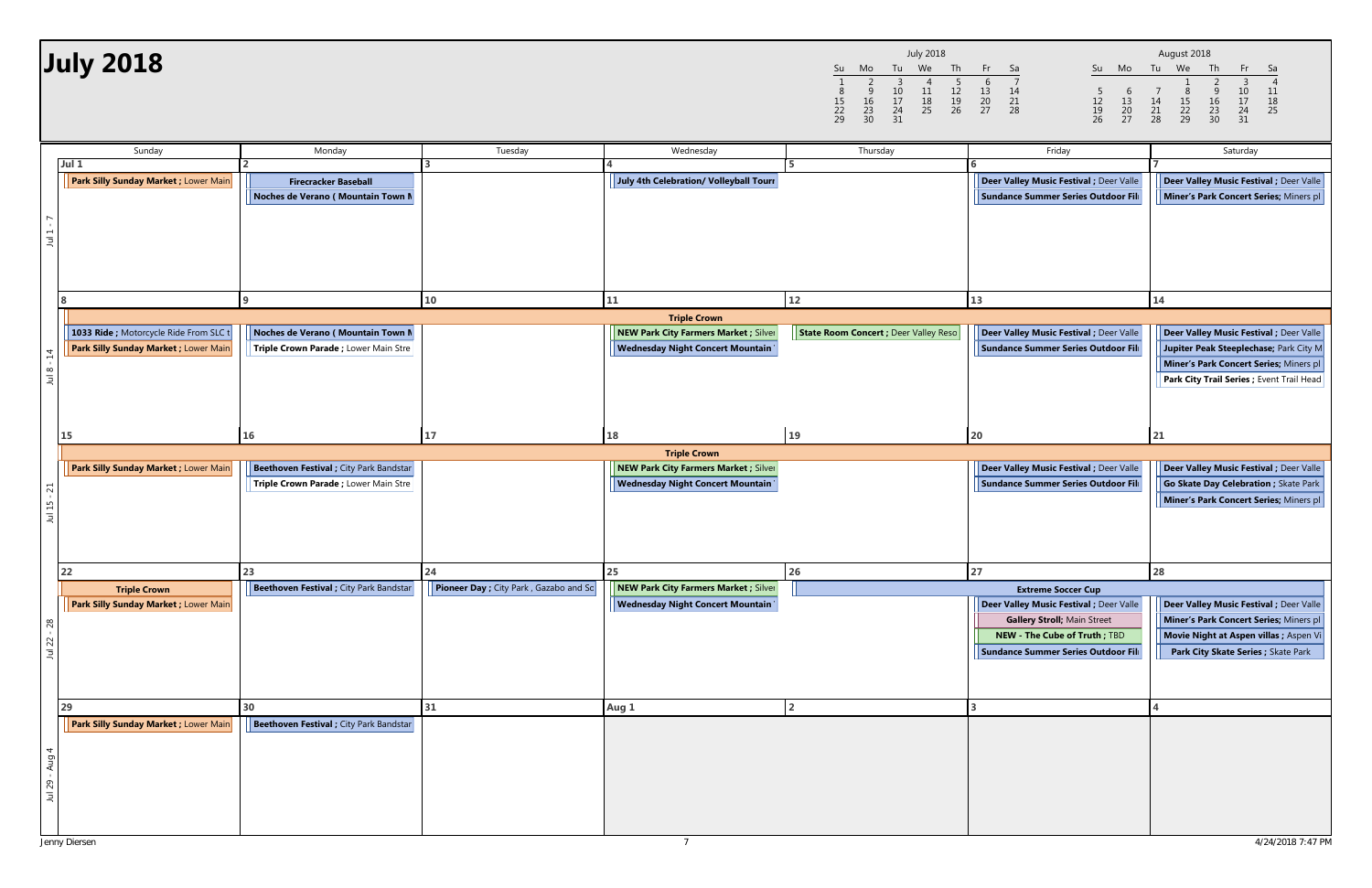|                     |                     |                | August 2018         |                          |                           |
|---------------------|---------------------|----------------|---------------------|--------------------------|---------------------------|
| Su                  | Mo                  | Tu             | We                  | Th                       | Fr                        |
| 5<br>12<br>19<br>26 | 6<br>13<br>20<br>27 | 14<br>21<br>28 | 8<br>15<br>22<br>29 | 2<br>9<br>16<br>23<br>30 | 3<br>10<br>17<br>24<br>31 |

|                | <b>August 2018</b>                     |                                                |              |                                                                                  | August 2018<br>Tu We Th<br>Mo<br>Su<br>$\frac{2}{9}$<br>$\frac{9}{23}$<br>$\frac{23}{30}$<br>-5<br>$\begin{array}{c} 6 \\ 13 \\ 20 \\ 27 \end{array}$<br>$\frac{8}{15}$<br>22<br>29<br>$\frac{14}{21}$<br>28<br>$\frac{12}{19}$ | Fr 1<br>Sa<br>Su Mo<br>$\overline{4}$<br>$\frac{10}{17}$<br>$\frac{24}{31}$<br>$\begin{array}{c} 11 \\ 18 \\ 25 \end{array}$<br>$\overline{2}$<br>$\begin{array}{c} 3 \\ 10 \\ 17 \\ 24 \end{array}$<br>$\frac{9}{16}$<br>$\frac{16}{23}$<br>$\frac{23}{30}$ | September 2018<br>Tu We Th<br>$-Fr$<br>- Sa<br>$\begin{array}{c} 5 \\ 12 \\ 19 \\ 26 \end{array}$<br>$\overline{4}$<br>$\begin{array}{c} 6 \\ 13 \\ 20 \\ 27 \end{array}$<br>$\frac{11}{18}$<br>25<br>$\begin{array}{c} 14 \\ 21 \\ 28 \end{array}$<br>$\frac{15}{22}$<br>29 |
|----------------|----------------------------------------|------------------------------------------------|--------------|----------------------------------------------------------------------------------|---------------------------------------------------------------------------------------------------------------------------------------------------------------------------------------------------------------------------------|--------------------------------------------------------------------------------------------------------------------------------------------------------------------------------------------------------------------------------------------------------------|------------------------------------------------------------------------------------------------------------------------------------------------------------------------------------------------------------------------------------------------------------------------------|
|                | Sunday                                 | Monday                                         | Tuesday      | Wednesday                                                                        | Thursday                                                                                                                                                                                                                        | Friday                                                                                                                                                                                                                                                       | Saturday                                                                                                                                                                                                                                                                     |
|                | <b>Jul 29</b>                          | 30                                             | 31           | Aug 1                                                                            |                                                                                                                                                                                                                                 |                                                                                                                                                                                                                                                              |                                                                                                                                                                                                                                                                              |
|                |                                        |                                                |              | NEW Park City Farmers Market ; Silver                                            | Art Festival Gala ; Kimball Art Center                                                                                                                                                                                          |                                                                                                                                                                                                                                                              | Art Festival ; Main Street                                                                                                                                                                                                                                                   |
|                |                                        |                                                |              | <b>Wednesday Night Concert Mountain</b>                                          |                                                                                                                                                                                                                                 | Deer Valley Music Festival ; Deer Valle                                                                                                                                                                                                                      | Deer Valley Music Festival ; Snow Park                                                                                                                                                                                                                                       |
|                |                                        |                                                |              |                                                                                  |                                                                                                                                                                                                                                 | Sundance Summer Series Outdoor Fili                                                                                                                                                                                                                          | Summer in the City Volleyball Tourna                                                                                                                                                                                                                                         |
| Jul 29 - Aug 4 |                                        |                                                |              |                                                                                  |                                                                                                                                                                                                                                 |                                                                                                                                                                                                                                                              |                                                                                                                                                                                                                                                                              |
|                |                                        | 6                                              | $\mathbf{7}$ |                                                                                  |                                                                                                                                                                                                                                 | 10                                                                                                                                                                                                                                                           | 11                                                                                                                                                                                                                                                                           |
|                | Art Festival ; Main Street             | Beethoven Festival ; City Park Bandstar        |              | NEW Park City Farmers Market ; Silver                                            |                                                                                                                                                                                                                                 | <b>Deer Valley Music Festival</b> ; Snow Park                                                                                                                                                                                                                | Deer Valley Music Festival ; Snow Park                                                                                                                                                                                                                                       |
|                |                                        |                                                |              | <b>Wednesday Night Concert Mountain</b>                                          |                                                                                                                                                                                                                                 |                                                                                                                                                                                                                                                              | Drive In at Prospector ; Lot C - 1920 Pr                                                                                                                                                                                                                                     |
| $Aug 5 - 11$   |                                        |                                                |              |                                                                                  |                                                                                                                                                                                                                                 |                                                                                                                                                                                                                                                              | Park City Trial Series ; Event Trail Head                                                                                                                                                                                                                                    |
|                | 12                                     | 13                                             | 14           | 15                                                                               | 16                                                                                                                                                                                                                              | 17                                                                                                                                                                                                                                                           | 18                                                                                                                                                                                                                                                                           |
|                | St. Mary of Asumption Annual Proces    | <b>Beethoven Festival</b> ; City Park Bandstar |              | NEW Park City Farmers Market ; Silver                                            |                                                                                                                                                                                                                                 | NEW - Park City Baseball ; School District                                                                                                                                                                                                                   |                                                                                                                                                                                                                                                                              |
|                | Tour of Utah - Stage 7; Main Street, C |                                                |              | <b>Wednesday Night Concert Mountain</b>                                          |                                                                                                                                                                                                                                 | KPCW - Back Alley Bash ; Town Lift Pla                                                                                                                                                                                                                       | Mid Mountian Marathon ; Mid Mounta                                                                                                                                                                                                                                           |
|                |                                        |                                                |              |                                                                                  |                                                                                                                                                                                                                                 |                                                                                                                                                                                                                                                              | Miner's Park Concert Series; Miners pl                                                                                                                                                                                                                                       |
|                |                                        |                                                |              |                                                                                  |                                                                                                                                                                                                                                 |                                                                                                                                                                                                                                                              |                                                                                                                                                                                                                                                                              |
| Aug $12 - 18$  |                                        |                                                |              |                                                                                  |                                                                                                                                                                                                                                 |                                                                                                                                                                                                                                                              |                                                                                                                                                                                                                                                                              |
|                | 19                                     | 20                                             | 21           | 22                                                                               | 23                                                                                                                                                                                                                              | 24                                                                                                                                                                                                                                                           | 25                                                                                                                                                                                                                                                                           |
| Aug 19 - 25    |                                        |                                                |              | NEW Park City Farmers Market ; Silver<br><b>Wednesday Night Concert Mountain</b> | <b>First Day of School</b>                                                                                                                                                                                                      |                                                                                                                                                                                                                                                              | <b>Classic Car Show; Lower Main Street</b><br>Miner's Park Concert Series; Miners pl<br>Summit Challenge Bike Tour ; NAC, G                                                                                                                                                  |
|                | <b>26</b>                              | 27                                             | 28           | 29                                                                               | 30                                                                                                                                                                                                                              | 31                                                                                                                                                                                                                                                           | Sep 1                                                                                                                                                                                                                                                                        |
|                | Park Silly Sunday Market ; Lower Main  |                                                |              | NEW Park City Farmers Market ; Silver                                            |                                                                                                                                                                                                                                 | <b>Gallery Stroll; Main Street</b>                                                                                                                                                                                                                           |                                                                                                                                                                                                                                                                              |
|                | Walk a Mile in Her Shoes; City park Ga |                                                |              |                                                                                  |                                                                                                                                                                                                                                 | NEW - The Cube of Truth ; TBD                                                                                                                                                                                                                                |                                                                                                                                                                                                                                                                              |
|                |                                        |                                                |              |                                                                                  |                                                                                                                                                                                                                                 |                                                                                                                                                                                                                                                              |                                                                                                                                                                                                                                                                              |
| Aug 26 - Sep 1 |                                        |                                                |              |                                                                                  |                                                                                                                                                                                                                                 |                                                                                                                                                                                                                                                              |                                                                                                                                                                                                                                                                              |
|                |                                        |                                                |              |                                                                                  |                                                                                                                                                                                                                                 |                                                                                                                                                                                                                                                              |                                                                                                                                                                                                                                                                              |
|                |                                        |                                                |              |                                                                                  |                                                                                                                                                                                                                                 |                                                                                                                                                                                                                                                              |                                                                                                                                                                                                                                                                              |
|                |                                        |                                                |              |                                                                                  |                                                                                                                                                                                                                                 |                                                                                                                                                                                                                                                              |                                                                                                                                                                                                                                                                              |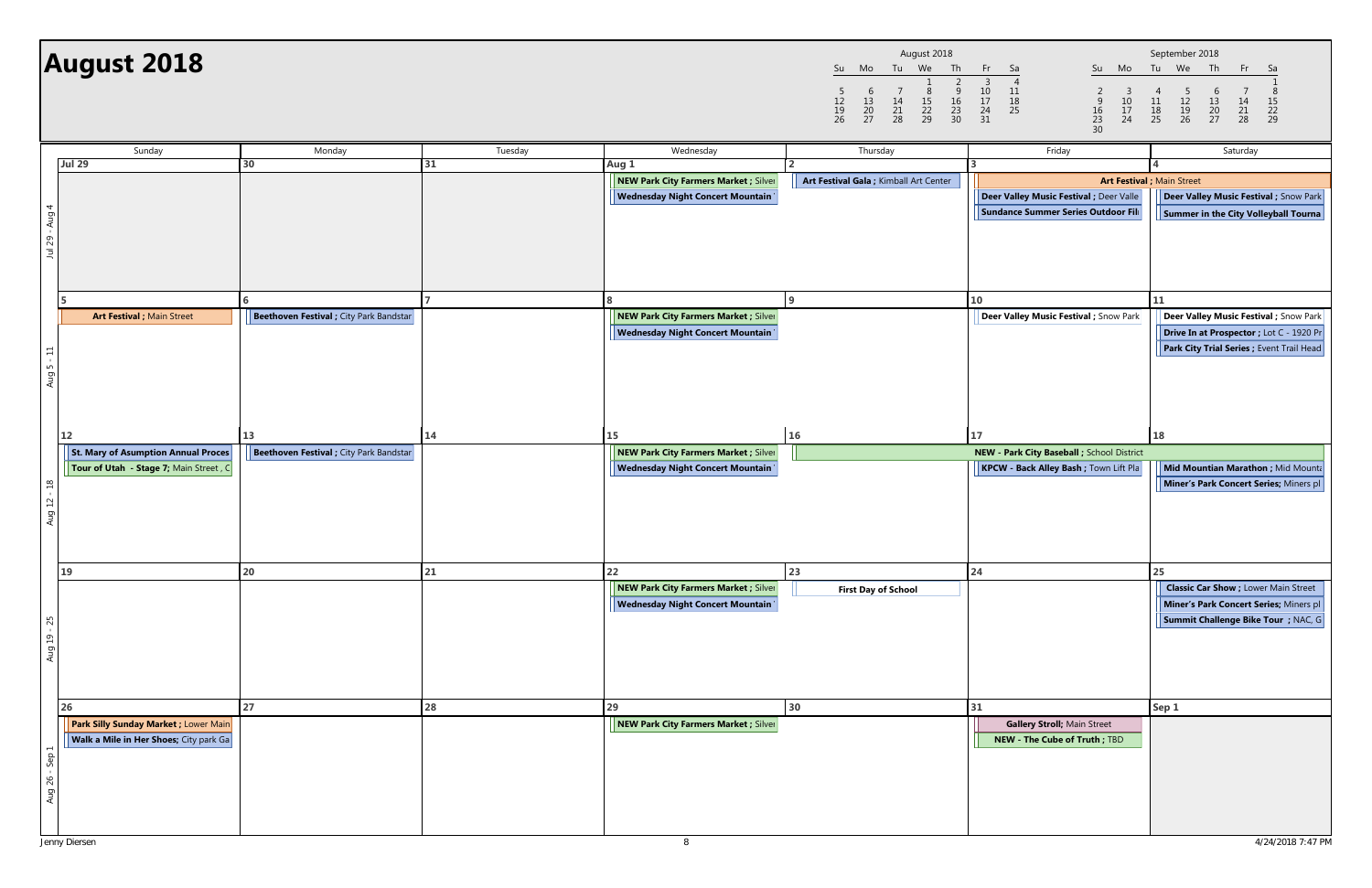

|                |                                                                                                                                          |                   |                |                                       |                                                          | September 2018                   |                                                    |                                                                                                     |                                                    |                                                                       |                                                    | October 2018                        |                                                                       |                                                                |                                                          |                                                          |
|----------------|------------------------------------------------------------------------------------------------------------------------------------------|-------------------|----------------|---------------------------------------|----------------------------------------------------------|----------------------------------|----------------------------------------------------|-----------------------------------------------------------------------------------------------------|----------------------------------------------------|-----------------------------------------------------------------------|----------------------------------------------------|-------------------------------------|-----------------------------------------------------------------------|----------------------------------------------------------------|----------------------------------------------------------|----------------------------------------------------------|
|                | September 2018                                                                                                                           |                   |                |                                       | Su<br>$\begin{array}{c} 9 \\ 16 \\ 23 \\ 30 \end{array}$ | Mo<br>3<br>$\frac{10}{17}$<br>24 | 4<br>$\begin{array}{c} 11 \\ 18 \\ 25 \end{array}$ | Tu We Th<br>$\frac{5}{12}$<br>$\frac{12}{26}$<br>$\begin{array}{c} 6 \\ 13 \\ 20 \\ 27 \end{array}$ | $\begin{array}{c} 7 \\ 14 \\ 21 \\ 28 \end{array}$ | Fr Sa<br>$\begin{array}{r} 8 \\ 15 \\ 22 \\ 29 \end{array}$           | $\begin{array}{c} 7 \\ 14 \\ 21 \\ 28 \end{array}$ | Su Mo<br>$\frac{8}{15}$<br>22<br>29 | Tu<br>$\begin{array}{c}\n 2 \\  9 \\  16 \\  23 \\  30\n \end{array}$ | We<br>$\begin{array}{c} 3 \\ 10 \\ 17 \\ 24 \\ 31 \end{array}$ | Th<br>4<br>$\begin{array}{c} 11 \\ 18 \\ 25 \end{array}$ | Fr<br>$\begin{array}{c} 5 \\ 12 \\ 19 \\ 26 \end{array}$ |
|                | Sunday                                                                                                                                   | Monday            | Tuesday        | Wednesday                             |                                                          | Thursday                         |                                                    |                                                                                                     |                                                    | Friday                                                                |                                                    |                                     |                                                                       |                                                                |                                                          | Saturday                                                 |
|                | <b>Aug 26</b>                                                                                                                            | 27                | 28             | 29                                    | 30                                                       |                                  |                                                    |                                                                                                     | 31                                                 |                                                                       |                                                    |                                     | Sep 1                                                                 |                                                                |                                                          |                                                          |
| Aug 26 - Sep 1 |                                                                                                                                          |                   |                |                                       |                                                          |                                  |                                                    |                                                                                                     |                                                    |                                                                       |                                                    |                                     |                                                                       |                                                                |                                                          | Point 2 Point ; Round                                    |
|                | $\overline{2}$                                                                                                                           |                   |                | 5.                                    | <b>6</b>                                                 |                                  |                                                    |                                                                                                     |                                                    |                                                                       |                                                    |                                     | 8                                                                     |                                                                |                                                          |                                                          |
|                | Park Silly Sunday Market ; Lower Main                                                                                                    | <b>Miners Day</b> |                | NEW Park City Farmers Market ; Silver |                                                          |                                  |                                                    |                                                                                                     |                                                    |                                                                       |                                                    |                                     |                                                                       |                                                                |                                                          | <b>5K9 Race - Tentative D</b>                            |
|                |                                                                                                                                          |                   |                |                                       |                                                          |                                  |                                                    |                                                                                                     |                                                    |                                                                       |                                                    |                                     |                                                                       |                                                                |                                                          | Dirt Jump Jam; Dir                                       |
| Sep $2 - 8$    |                                                                                                                                          |                   |                |                                       |                                                          |                                  |                                                    |                                                                                                     |                                                    |                                                                       |                                                    |                                     |                                                                       |                                                                |                                                          | Hike 4 Hunger; D                                         |
|                | 9                                                                                                                                        | 10                | 11             | 12                                    | 13                                                       |                                  |                                                    |                                                                                                     | 14                                                 |                                                                       |                                                    |                                     | 15                                                                    |                                                                |                                                          |                                                          |
|                | Park Silly Sunday Market ; Lower Main                                                                                                    |                   |                | NEW Park City Farmers Market ; Silver |                                                          |                                  |                                                    |                                                                                                     |                                                    | Autumn Aloft ; Main Street, North 40, Park Meadows Count              |                                                    |                                     |                                                                       |                                                                |                                                          |                                                          |
| $Sep 9 - 15$   |                                                                                                                                          |                   |                |                                       |                                                          |                                  |                                                    |                                                                                                     |                                                    |                                                                       |                                                    |                                     |                                                                       |                                                                |                                                          | <b>Park City Trial Series;</b>                           |
|                | <b>16</b>                                                                                                                                | 17                | 18             | 19                                    | 20                                                       |                                  |                                                    |                                                                                                     | 21                                                 |                                                                       |                                                    |                                     | 22                                                                    |                                                                |                                                          |                                                          |
| 22<br>Sep 16 - | <b>Autumn Aloft</b> ; Main Street, North 40, Pa<br><b>Park Silly Sunday Market ; Lower Main</b><br>Tour De Suds ; City Park to Guardsman |                   |                | NEW Park City Farmers Market ; Silver |                                                          |                                  |                                                    |                                                                                                     |                                                    |                                                                       |                                                    |                                     |                                                                       |                                                                |                                                          | Dana Event - Mothe<br><b>Scarecrow Festival;</b>         |
|                | 23                                                                                                                                       | 24                | 25             | 26                                    | 27                                                       |                                  |                                                    |                                                                                                     | 28                                                 |                                                                       |                                                    |                                     | 29                                                                    |                                                                |                                                          |                                                          |
| Sep 23 - 29    | Park Silly Sunday Market ; Lower Main                                                                                                    |                   |                | NEW Park City Farmers Market ; Silver |                                                          |                                  |                                                    |                                                                                                     |                                                    | Gallery Stroll; Main Street<br>PCHS Cross Country Invitational ; Quir |                                                    |                                     |                                                                       |                                                                |                                                          | Utah High School Cycl                                    |
|                | 30                                                                                                                                       | Oct 1             | $\overline{2}$ | 3                                     | $\overline{4}$                                           |                                  |                                                    |                                                                                                     | 5                                                  |                                                                       |                                                    |                                     | 6                                                                     |                                                                |                                                          |                                                          |
| Sep 30 - Oct 6 |                                                                                                                                          |                   |                |                                       |                                                          |                                  |                                                    |                                                                                                     |                                                    |                                                                       |                                                    |                                     |                                                                       |                                                                |                                                          |                                                          |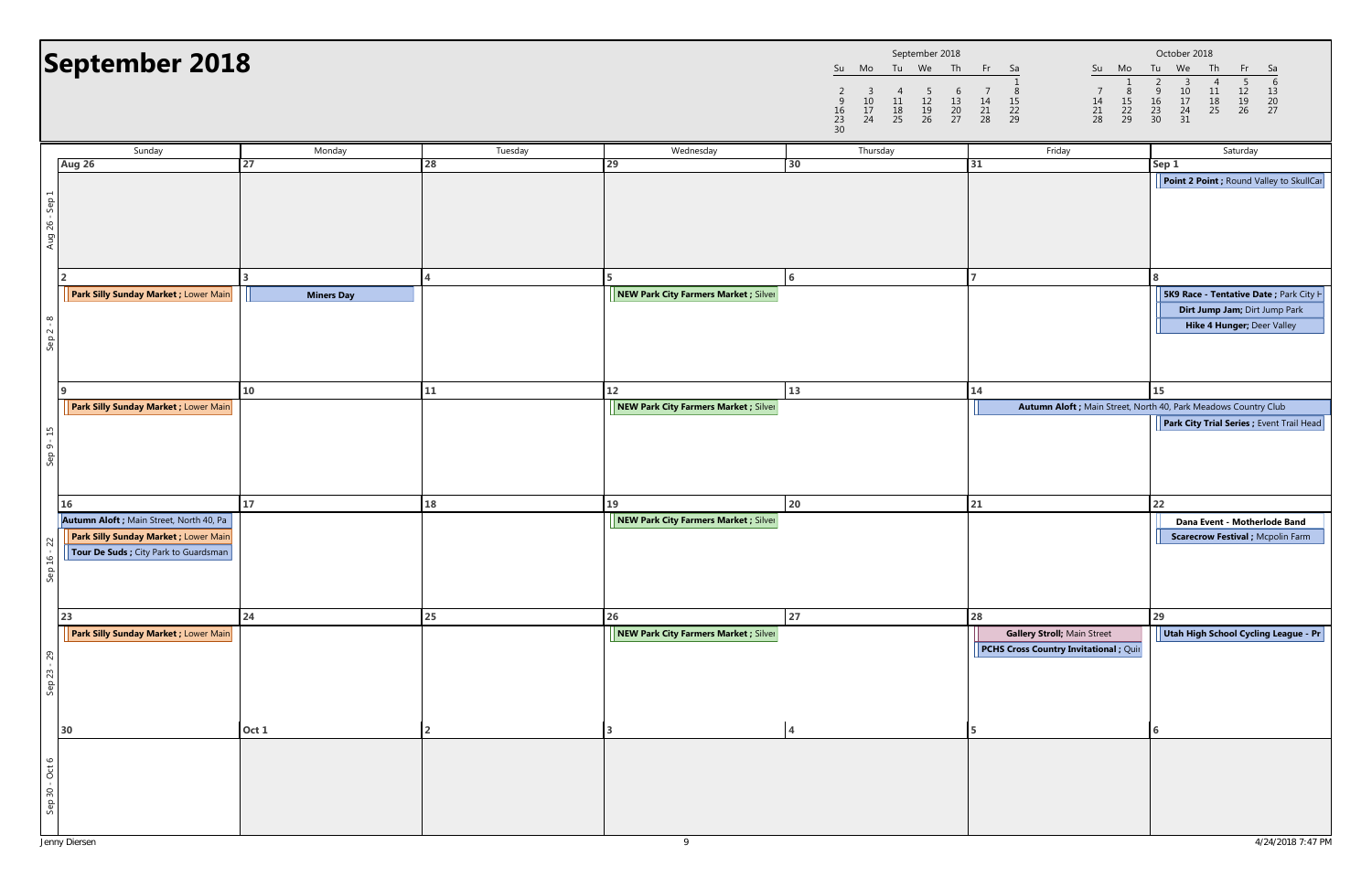|                |                     |                     | October 2018              |                |                |
|----------------|---------------------|---------------------|---------------------------|----------------|----------------|
| Su             | Mo                  | Tu                  | We                        | Th             | Fr             |
| 14<br>21<br>28 | 8<br>15<br>22<br>29 | q<br>16<br>23<br>30 | З<br>10<br>17<br>24<br>31 | 11<br>18<br>25 | 12<br>19<br>26 |

|                   | October 2018 |        |              |                                       |       | October 2018<br>Tu We<br>Th<br>Su Mo<br>2<br>$\begin{array}{c} 3 \\ 10 \\ 17 \\ 24 \\ 31 \end{array}$<br>$\begin{array}{c} 4 \\ 11 \\ 18 \\ 25 \end{array}$<br>$\begin{array}{c} 1 \\ 8 \\ 15 \\ 22 \\ 29 \end{array}$<br>$\frac{9}{16}$<br>$\frac{23}{30}$<br>$\frac{14}{21}$<br>28 | $-$ Fr $\geq$<br>Sa<br>$\overline{4}$<br>$\begin{array}{c} 5 \\ 12 \\ 19 \\ 26 \end{array}$<br>$\begin{array}{c} 11 \\ 18 \\ 25 \end{array}$ | November 2018<br>Su Mo Tu We Th<br>- Sa<br>- Fr<br>$\begin{array}{c} 3 \\ 10 \\ 17 \\ 24 \end{array}$<br>$\begin{array}{c} 6 \\ 13 \\ 20 \\ 27 \end{array}$<br>$\begin{array}{c} 7 \\ 14 \\ 21 \\ 28 \end{array}$<br>$815$<br>$22$<br>$29$<br>$\begin{array}{c}\n 9 \\  16 \\  23 \\  30\n\end{array}$ |
|-------------------|--------------|--------|--------------|---------------------------------------|-------|--------------------------------------------------------------------------------------------------------------------------------------------------------------------------------------------------------------------------------------------------------------------------------------|----------------------------------------------------------------------------------------------------------------------------------------------|--------------------------------------------------------------------------------------------------------------------------------------------------------------------------------------------------------------------------------------------------------------------------------------------------------|
|                   | Sunday       | Monday | Tuesday      | Wednesday                             |       | Thursday                                                                                                                                                                                                                                                                             | Friday                                                                                                                                       | Saturday                                                                                                                                                                                                                                                                                               |
| Sep 30            |              | Oct 1  |              | NEW Park City Farmers Market ; Silver |       |                                                                                                                                                                                                                                                                                      | Utah High School Cycling League; Round Valley Trail System at Quinn's Trailhead.                                                             |                                                                                                                                                                                                                                                                                                        |
| Sep 30 - Oct 6    |              |        |              |                                       |       |                                                                                                                                                                                                                                                                                      |                                                                                                                                              |                                                                                                                                                                                                                                                                                                        |
| $\overline{ }$    |              |        | $\mathbf{a}$ | 10                                    | 11    |                                                                                                                                                                                                                                                                                      | 12                                                                                                                                           | 13                                                                                                                                                                                                                                                                                                     |
| $Oct 7 - 13$      |              |        |              | NEW Park City Farmers Market ; Silver |       |                                                                                                                                                                                                                                                                                      |                                                                                                                                              | <b>ARToberFest; Kimball Art Center</b><br>Shot Ski; Main Street - Swede to 5th                                                                                                                                                                                                                         |
| 14                |              | 15     | 16           | 17                                    | 18    |                                                                                                                                                                                                                                                                                      | 19                                                                                                                                           | 20                                                                                                                                                                                                                                                                                                     |
| Oct 14 - 20       |              |        |              | NEW Park City Farmers Market ; Silver |       |                                                                                                                                                                                                                                                                                      | <b>USC Parade - Tentative ; Main Street</b>                                                                                                  |                                                                                                                                                                                                                                                                                                        |
| 21                |              | 22     | 23           | 24                                    | 25    |                                                                                                                                                                                                                                                                                      | 26                                                                                                                                           | 27                                                                                                                                                                                                                                                                                                     |
| Oct 21 - 27<br>28 |              | 29     | 30           | 31                                    | Nov 1 |                                                                                                                                                                                                                                                                                      | Gallery Stroll; Main Street                                                                                                                  |                                                                                                                                                                                                                                                                                                        |
|                   |              |        |              | Halloween on Main ; Main Street       |       |                                                                                                                                                                                                                                                                                      |                                                                                                                                              |                                                                                                                                                                                                                                                                                                        |
| Oct 28 - Nov 3    |              |        |              |                                       |       |                                                                                                                                                                                                                                                                                      |                                                                                                                                              |                                                                                                                                                                                                                                                                                                        |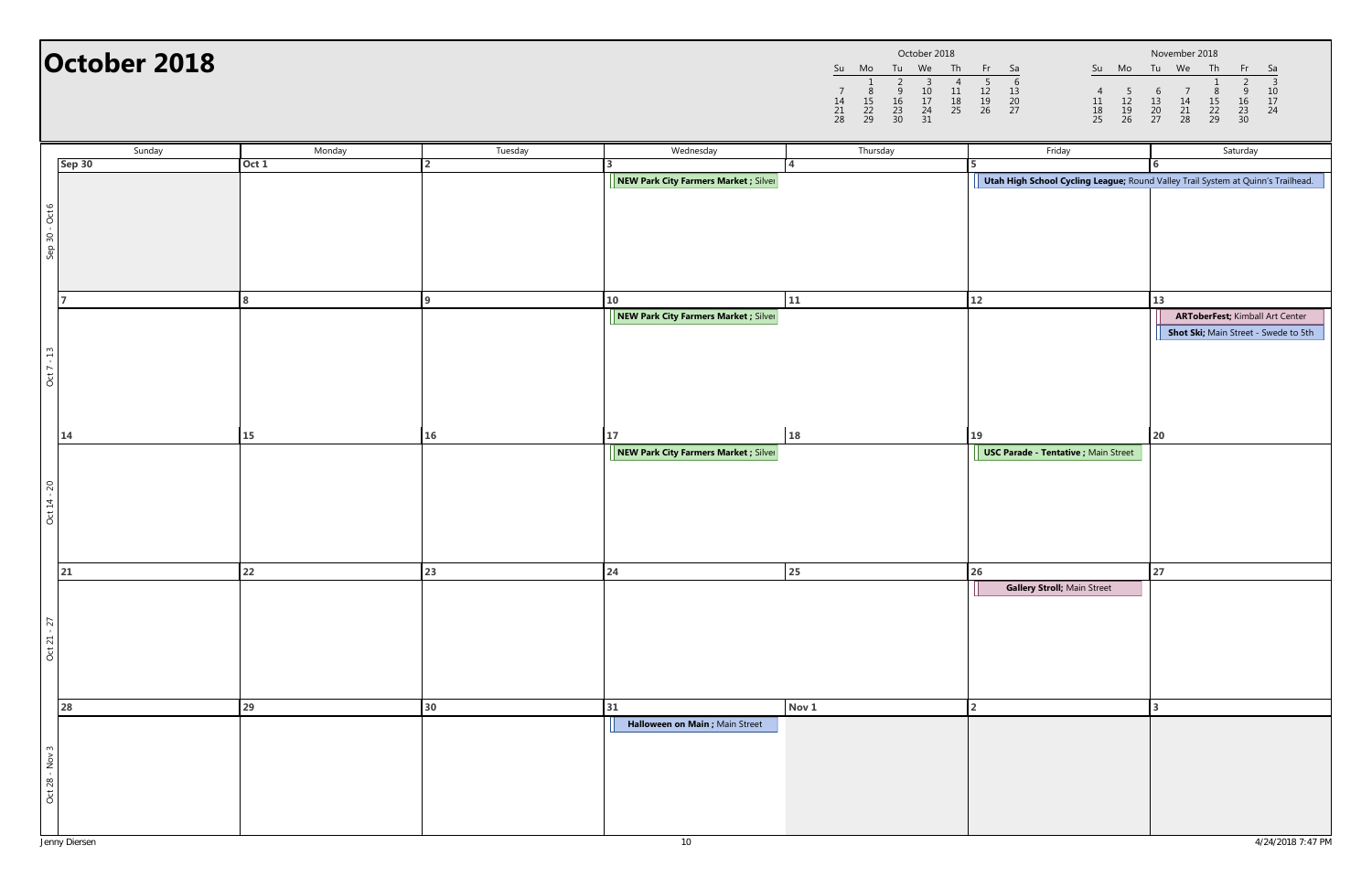|                |                     |                     | November 2018  |                     |                     |
|----------------|---------------------|---------------------|----------------|---------------------|---------------------|
| Su             | Mo                  | Tu                  | We             | Th                  | Fr                  |
| 11<br>18<br>25 | 5<br>12<br>19<br>26 | 6<br>13<br>20<br>27 | 14<br>21<br>28 | 8<br>15<br>22<br>29 | q<br>16<br>23<br>30 |

|                | November 2018              |        |                 |                            | November 2018<br>Su Mo Tu We Th<br>$\frac{8}{15}$<br>$\frac{22}{29}$<br>$\begin{array}{c} 7 \\ 14 \\ 21 \\ 28 \end{array}$<br>$\begin{array}{c} 5 \\ 12 \\ 19 \\ 26 \end{array}$<br>$\begin{array}{c} 6 \\ 13 \\ 20 \\ 27 \end{array}$<br>$\begin{array}{c} 11 \\ 18 \\ 25 \end{array}$ | Fr Sa<br>Su Mo<br>$\begin{array}{@{}ll} \hline 2 & 3 \\ 9 & 10 \\ 16 & 17 \\ 23 & 24 \\ 30 & \hline \end{array}$<br>$\begin{array}{c} 3 \\ 10 \\ 17 \\ 24 \\ 31 \end{array}$<br>$\frac{9}{16}$<br>$\frac{16}{23}$<br>$\frac{23}{30}$ | December 2018<br>Tu We Th<br>Fr 1<br>Sa<br>$\frac{5}{12}$<br>$\frac{12}{26}$<br>$\begin{array}{c} 4 \\ 11 \\ 18 \\ 25 \end{array}$<br>$\begin{array}{c} 6 \\ 13 \\ 20 \\ 27 \end{array}$<br>$\begin{array}{c} 14 \\ 21 \\ 28 \end{array}$<br>$\frac{15}{22}$<br>22<br>29 |  |
|----------------|----------------------------|--------|-----------------|----------------------------|-----------------------------------------------------------------------------------------------------------------------------------------------------------------------------------------------------------------------------------------------------------------------------------------|--------------------------------------------------------------------------------------------------------------------------------------------------------------------------------------------------------------------------------------|--------------------------------------------------------------------------------------------------------------------------------------------------------------------------------------------------------------------------------------------------------------------------|--|
|                | Sunday                     | Monday | Tuesday         | Wednesday                  | Thursday                                                                                                                                                                                                                                                                                | Friday                                                                                                                                                                                                                               | Saturday                                                                                                                                                                                                                                                                 |  |
|                | <b>Oct 28</b>              | 29     | 30 <sub>o</sub> | 31                         | Nov 1                                                                                                                                                                                                                                                                                   | $\mathcal{P}$                                                                                                                                                                                                                        |                                                                                                                                                                                                                                                                          |  |
| Oct 28 - Nov 3 |                            |        |                 |                            |                                                                                                                                                                                                                                                                                         |                                                                                                                                                                                                                                      |                                                                                                                                                                                                                                                                          |  |
|                |                            | 5.     | 6               |                            |                                                                                                                                                                                                                                                                                         | q                                                                                                                                                                                                                                    | 10                                                                                                                                                                                                                                                                       |  |
|                |                            |        |                 |                            |                                                                                                                                                                                                                                                                                         |                                                                                                                                                                                                                                      | Field of Flags ; City Park                                                                                                                                                                                                                                               |  |
| Nov 4 - 10     |                            |        |                 |                            |                                                                                                                                                                                                                                                                                         |                                                                                                                                                                                                                                      |                                                                                                                                                                                                                                                                          |  |
|                | 11                         | 12     | 13              | 14                         | 15                                                                                                                                                                                                                                                                                      | 16                                                                                                                                                                                                                                   | 17                                                                                                                                                                                                                                                                       |  |
|                |                            |        |                 | Field of Flags ; City Park |                                                                                                                                                                                                                                                                                         |                                                                                                                                                                                                                                      |                                                                                                                                                                                                                                                                          |  |
| Nov 11 - 17    |                            |        |                 |                            |                                                                                                                                                                                                                                                                                         |                                                                                                                                                                                                                                      |                                                                                                                                                                                                                                                                          |  |
|                | 18                         | 19     | 20              | 21                         | 22                                                                                                                                                                                                                                                                                      | 23                                                                                                                                                                                                                                   | 24                                                                                                                                                                                                                                                                       |  |
|                | Field of Flags ; City Park |        |                 |                            |                                                                                                                                                                                                                                                                                         |                                                                                                                                                                                                                                      | <b>Electric Light Parade and Holiday Fest</b>                                                                                                                                                                                                                            |  |
| Nov 18 - 24    | 25                         | 26     | 27              | 28                         | 29                                                                                                                                                                                                                                                                                      | 30                                                                                                                                                                                                                                   | Dec 1                                                                                                                                                                                                                                                                    |  |
|                |                            |        |                 |                            |                                                                                                                                                                                                                                                                                         | Gallery Stroll; Main Street                                                                                                                                                                                                          |                                                                                                                                                                                                                                                                          |  |
| Nov 25 - Dec 1 |                            |        |                 |                            |                                                                                                                                                                                                                                                                                         |                                                                                                                                                                                                                                      |                                                                                                                                                                                                                                                                          |  |